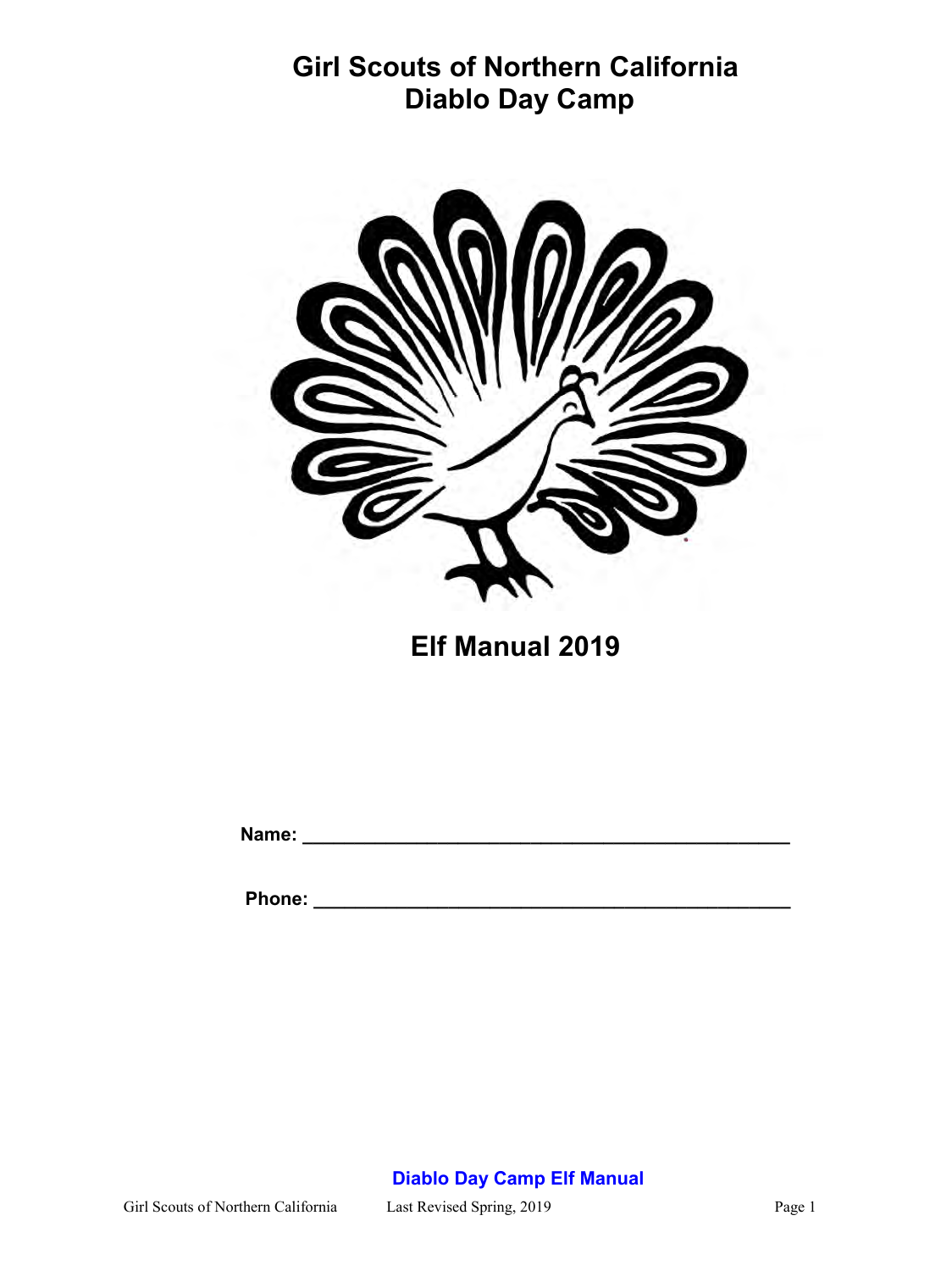## **Table of Contents**

| <b>Table of Contents</b>                     |                |
|----------------------------------------------|----------------|
| <b>Girl Scout Promise &amp; Law</b>          | 3              |
| Introduction                                 | 4              |
| <b>All Elves</b>                             | 4              |
| Unit Elves                                   | 6              |
| <b>Core Elves</b>                            | $\overline{7}$ |
| <b>Frequently Ask Questions</b>              | $\overline{7}$ |
| Elf Bill of Rights & Responsibilities        | 8              |
| Camper's Rights                              | 9              |
| Elf as a Role Model                          | 9              |
| Elf Skills:                                  |                |
| Communication                                | 10             |
| Leadership Tips                              | 10             |
| <b>Girl Development</b>                      | 11             |
| Key Skills:                                  |                |
| Flag                                         | 13             |
| Songs/Graces                                 | 15             |
| Games                                        | 15             |
| <b>Skits</b>                                 | 16             |
| <b>Scouts Own Ceremonies</b>                 | 17             |
| Fire, Fire Safety & Outdoor Cooking Methods  | 17             |
| <b>Dutch Ovens</b>                           | 20             |
| <b>Stick Cooking</b>                         | 21             |
| <b>Box Ovens</b>                             | 21             |
| Knife Safety & Dishwashing                   | 23             |
| Ice Cream Making                             | 23             |
| Safety                                       | 24             |
| Appendix A - Communication & Leadership      | 26             |
| Appendix B - Songs, Graces & Patriotic Songs | 31             |
| Appendix C - Recipes                         | 35             |
| Appendix D - Flag Ceremonies                 | 36             |
| Appendix E - Games                           | 37             |
| Appendix F - Hiking                          | 39             |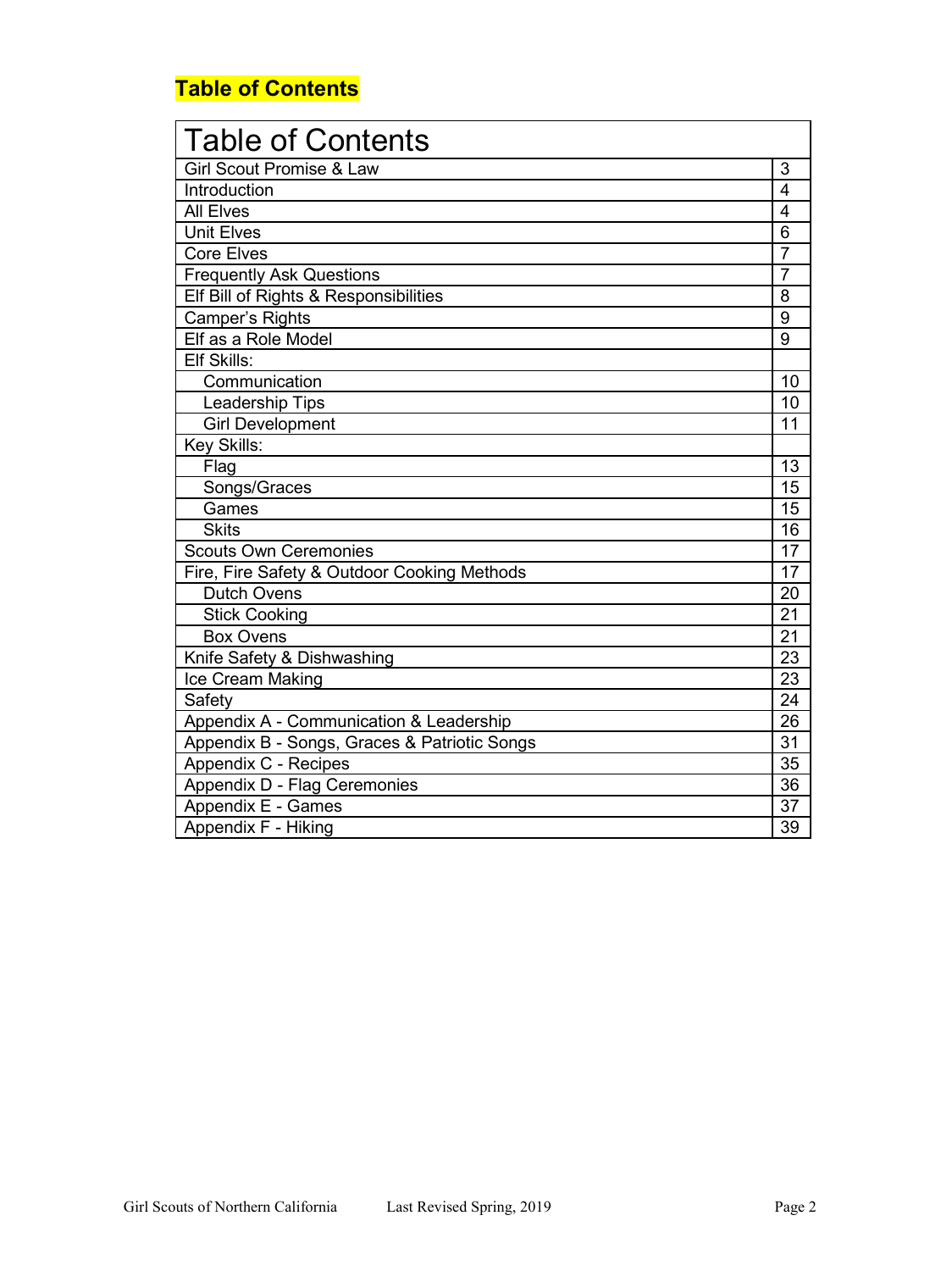

*Girl Scout Promise To serve God and my country, To help people at all times, And to live by the Girl Scout Law.*



*Girl Scout Law On my honor I will try: I will do my best to be honest and fair, friendly and helpful, considerate and caring, courageous and strong, and responsible for what I say and do, and to respect myself and others, respect authority, use resources wisely, make the world a better place, and be a sister to every Girl Scout.*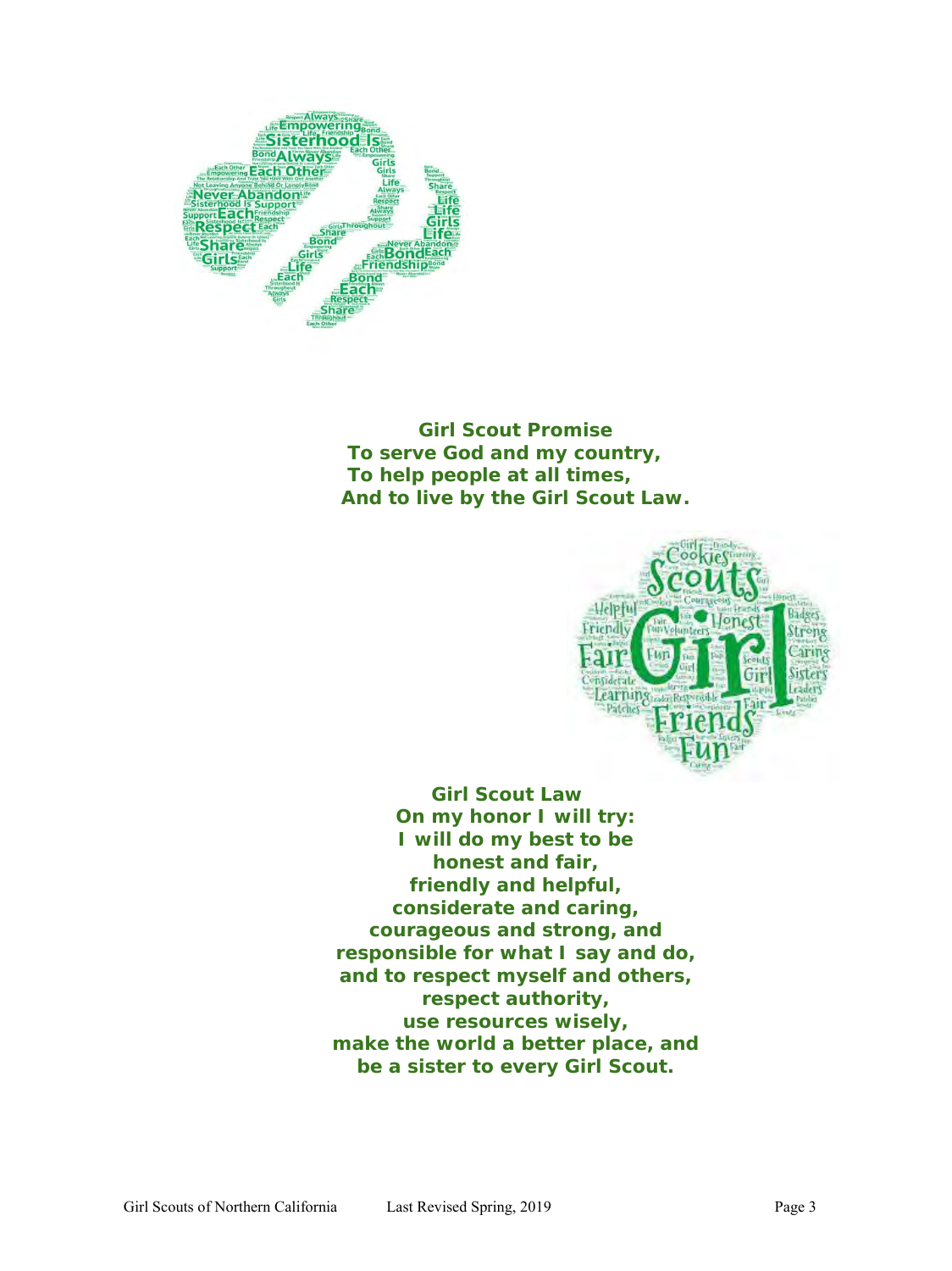## Diablo Day Camp Elf Manual **Introduction to DDC**

#### **History**

Welcome to Diablo Day Camp! In 1954, local Girl Scouts used cookie money and generous donations to purchase 65 acres of land in Lafayette. 25 acres were sold to East Bay regional parks in 1977. Originally, each association ran a two-week camp during the summer. The remaining 40 acres was later passed to the Girl Scouts of Northern California Council, who now maintains the site. Diablo Day Camp rents the site for the summer to offer day camp, and local Girl Scouts and other non-profit organizations can reserve sites to camp and have meetings there during school year.

**Mission** - To "build girls of courage, confidence and character who make the world a better place" while fostering a love of the outdoors. Diablo Day Camp offers opportunities for girls to explore their limits, expand their skills, make new friends and appreciate the value of the people and the natural environment around them. Group experiences with dedicated, caring adults in a supportive environment allow girls to develop skills.

Girl Scouts from the first to eighth grade in age are invited to be campers for one of nine week-long sessions during the summer, while older girls (called Elves), help out the leaders and staff of each session. You could be a Core Elf or a Unit Elf.

**Diablo Day Camp Elf program** is open to all girls who are going into the eighth grade and are 13 years old or older. Any girl can be an Elf until they are graduating from high school. Girls can be Elves during the summer after high school graduation as their final assignment.

## **ALL ELVES**

#### **Daily At Camp**

**In the Morning** - arrive at least 30 minutes before camp starts each day. If you are driving to camp, remember to back your car into your parking spot. Place your placard on the dashboard. Sing with campers at the logs at the opening assembly; if you are enthusiastic & energetic, the campers will be too!. After announcements, if your unit is doing flag up, bring them to the flagpole to perform the ceremony. If your unit is not doing the flag ceremony, you will be in the Arch of Silence with the other Elves. After opening assembly, go to the Elf Meeting.

**In Your Unit -** Have the campers put their bags on the tarp & hand out name tags. Remind girls to use the buddy system always (even going to the Biffy). Check with your leaders to see what the day looks like & when you need to start coals. Start fires early (about 30 minutes before you need them) and make them HOT. Remember, it takes longer to do things at camp so plan accordingly. One adult (not elf) must stay with lit fire at all times. Have campers create lunch invitations & deliver them to your guests (let them know what time you plan to eat). Remind campers to drink water!

**At End Of Day -** Take garbage and recycling and put into respective dumpsters (a great job for a patrol of campers, add it to your Unit's Kaper chart). Turn can over when empty **leave unit area cleaner than you found it!** Be on time for closing assembly; ALL Elves should sing at the logs.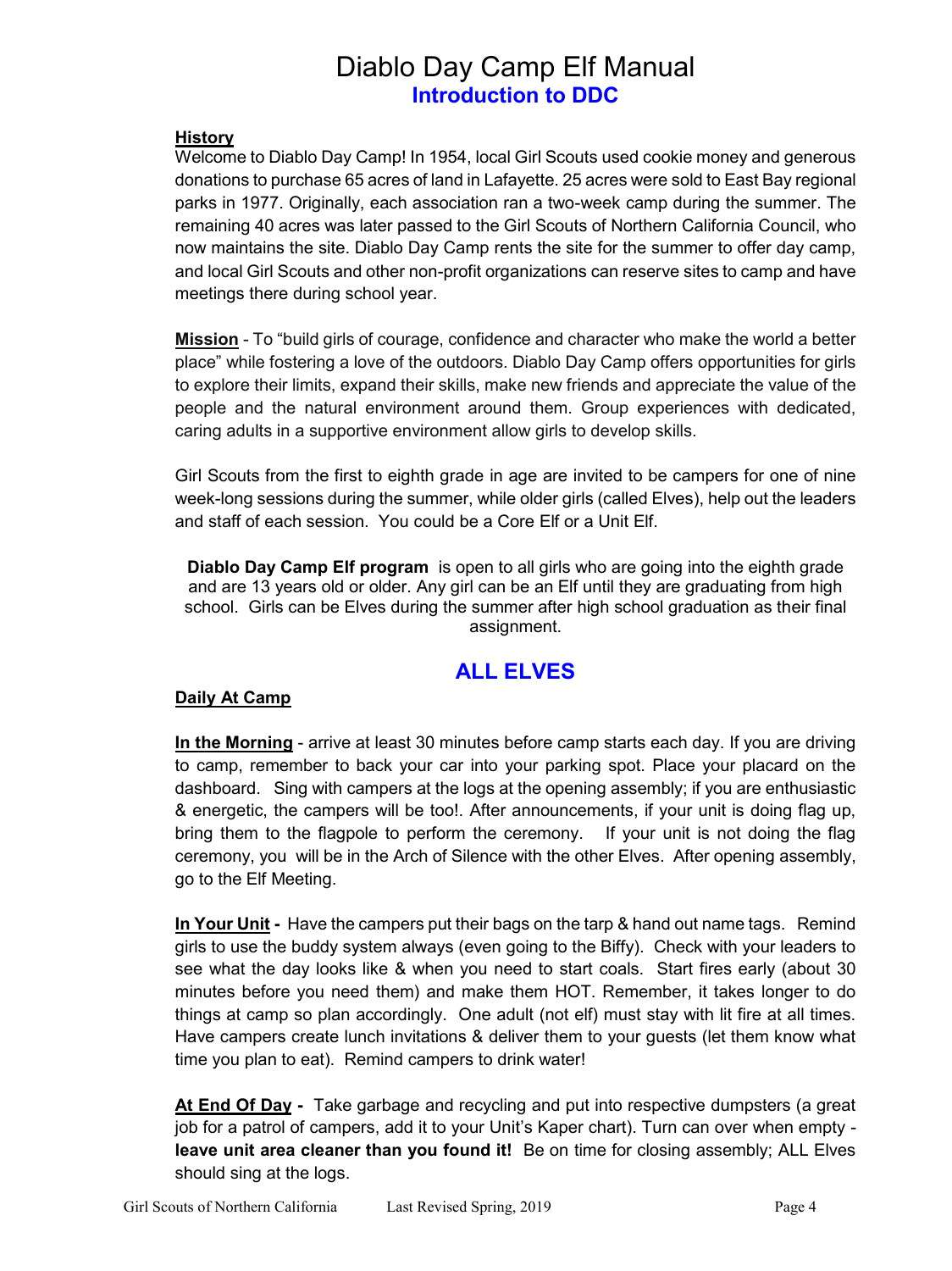**Camp Rules** - Know, Follow, and Enforce the Rules. The general rules for Diablo Day Camp:

- No Running
- No Climbing (on trees or hills)
- Keep shoes on at all times, except on the pool deck and in the pool.
- Do not bother any wildlife.
- Watch where you sit & where you put your hands!
- Girls must have permission from to unit staff member to leave the unit and must leave with an Elf or an adult.
- Girls must have a signed release form to leave camp and check in with the Nurse to meet the person who is picking you up.
- Use the Buddy System at all times.
- Remind campers to wash their hands before meals and after they use the bathroom.
- Elves are NOT to be left alone with campers in the unit, fires, or with Boys at ANY TIME. Elves should never be one-on-one with a camper at any time.

**Dress Code** - Wear your Elf shirt daily. No short shorts and wear closed-toe shoes. If hiking, wear pants. Best practice - dress in layers; it can be cold & foggy in the mornings and hot in the afternoons.

#### **Other Elf Tips**

- Be flexible! Have a sense of humor. Things don't always go as planned. Being able to take that in stride will help you be more relaxed at camp.
- Take care of yourself. You should do this all the time, but especially during the week of camp. Get enough sleep and make sure to eat healthy foods as much as possible.

#### **Emergency Tips**

- → Be prepared for Emergencies. You are a role model for campers.
	- There is a practice fire drill on the first day of camp. Any other time you hear THREE BLASTS of an air horn blowing, there is a real fire somewhere nearby.
	- Follow the Emergency Evacuation Procedure—gather the unit together (with the water cooler), walk double-file to the flagpole, and wait for further instructions from your Director.

**Elf Meetings** - Your attendance is required at the DAILY Elf Meetings Make sure you Unit leaders know about them and allow you to attend daily.

**Breaks** - Every Elf should take 2 15 minute breaks each day; depending on your unit/core schedule, you should discuss with your leaders when you should go each day.

#### **What You Should Bring to Camp daily**

The campers are encouraged to bring the following items, and so are the Elves:

- Plastic or metal mess kit (plate, bowl, spoon, fork, & cup with handle in a mesh dunk bag.
- Water bottle
- Long pants and shorts (wear one, pack one)
- Light jacket or sweatshirt
- Swimsuit, Towel, and Plastic Bag to transport wet swimsuit home
- Hat
- Insect repellent and Sunscreen

Girl Scouts of Northern California Last Revised Spring, 2019 Page 5 **NOTE:** In an effort to learn your real name, some girls will go through your things, so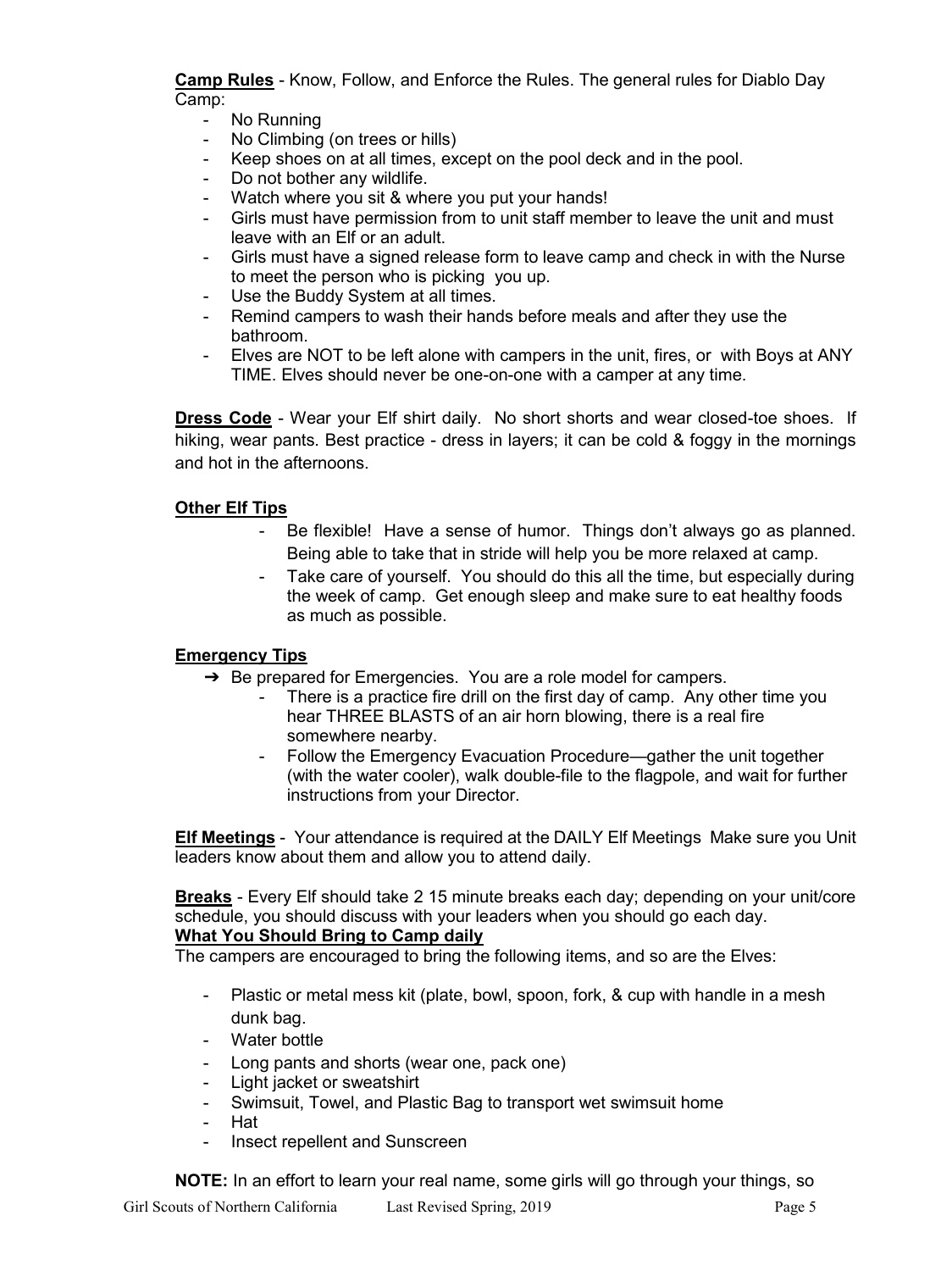make sure that **everything is labeled with your ELF NAME**.

**ELVES and Preparation before Camp**: Keep in mind the age level of your unit when deciding what resources to bring from home for camp: songbooks, ideas for games, jump ropes, ropes for tying knots, etc. There is also a Resource library in the Caterpillar with the G.S. handbooks, songbooks, ceremonies, etc. if you want more options.

## **UNIT ELVES**

**UNIT ASSIGNMENT:** You could be in one of the following units: Brownie Canyon - Ants, Butterfly, Beetle, Cricket Junior Canyon - Woodchuck, Maple, Buckeye, Bay, Oak, Toyon

#### **Unit Activities Around Camp**

**Flag** - Your unit will perform either Flag Up or Flag Down one day during the session. Check your unit schedule and discuss with your Unit Leaders about when your unit is doing the ceremony and be prepared to teach the girls. Allow at least half an hour to teach the girls either the day before (for Flag Up) or the day of (for Flag Down). **For flag ceremonies & Daytime Taps lyrics, see Appendix D.** 

**Crafts -** If your Session has a Crafts Core Unit, it is usually in the Cocoon. Crafts can be done in the units as well, check with your Unit leader for plans and supplies.

**Nature -** Check ahead of time to see where Nature is located (if your Session has this Core unit). It usually is in either the area by the Cocoon or the shady area by the logs. Check ahead with your leaders or the Nature staff to see if you will be hiking. They require all Elves and campers to wear long pants.

**Hiking -** If your unit decides to take a hike, make sure at least one adult or Elf of the hike has hiked the trail previously! Check in with the Nurse so that they know where/when your Unit will be hiking. Check with Session Directors to ensure your trail is clear that day . Inside camp boundaries, you can hike the Brownie or Junior trails. The Brownie Trail has a few steep parts but is generally an easy hike. The Junior Trail is steep and longer than the Brownie Trail. On both trails, remember to bring LOTS OF WATER. Spray bottles are much appreciated by the girls! Also, watch out for Poison Oak, which is abundant on these trails. NEVER GO OFF OF THE TRAIL. Two Elves need to be with a unit that is hiking at all times. **For more on trails and hikes, see Appendix G.** 

**Archery** - If the session is offering archery, you will see it on the unit schedule. It is set up in the meadow on the other side of the Hive. Make sure campers bring their water bottles & hair ties! Also, remove all danglies.

**Swimming** - If you are uncomfortable swimming with the girls, MAKE SURE your leaders know - it is NOT required of you to swim. The pool is to the left of the Hive. Don't let the campers hang on you. After the Unit is done swimming, make sure every camper has her towel/goggles/swimsuit and supplies before leaving!

## **CORE ELVES**

Core Elves are expected to take part in all regular Elf activities, such as singing at the logs before and after camp, coming to the daily Elf Meetings, and helping out where they are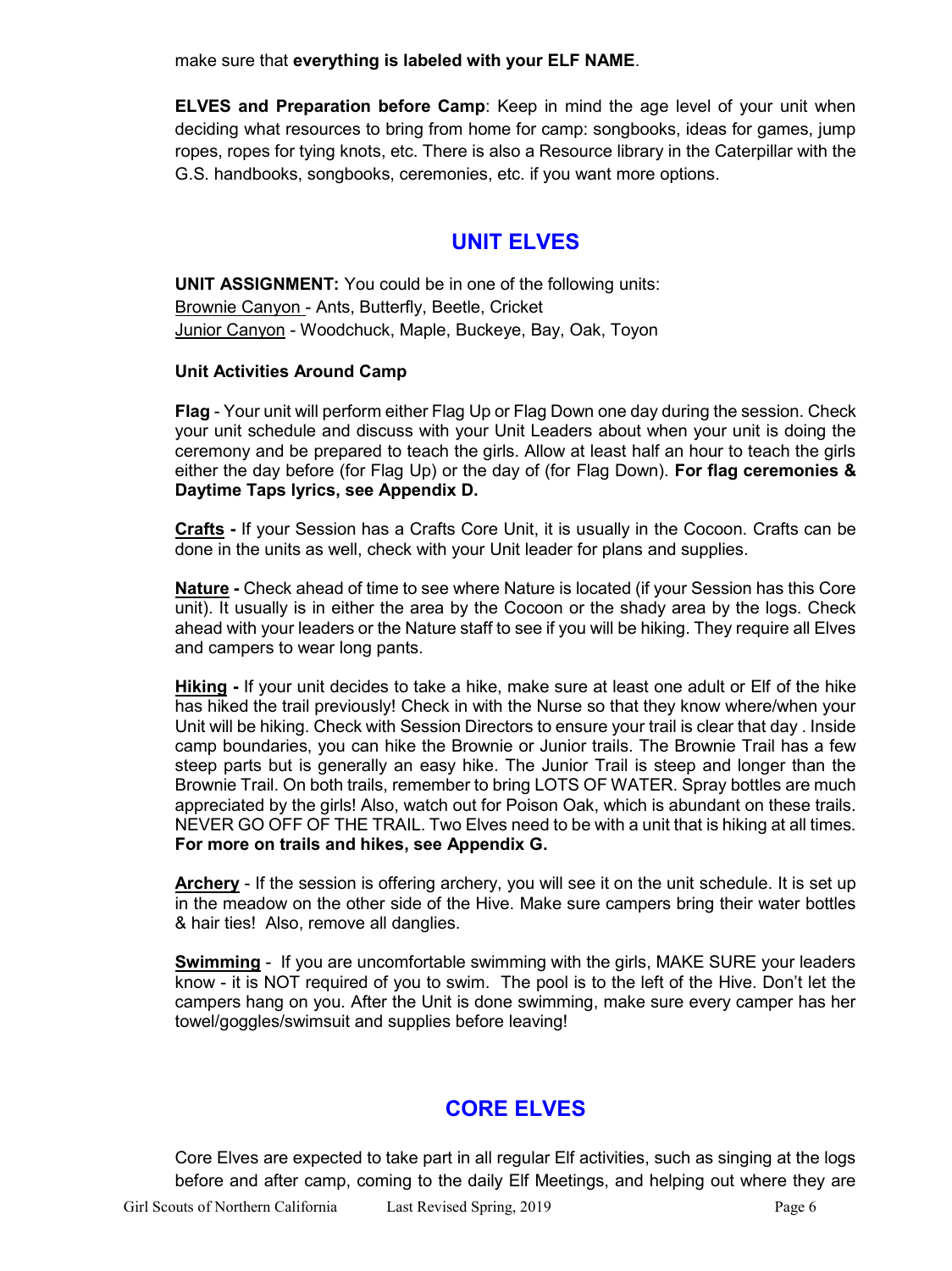needed. Sometimes, Core Elves can participate in other Core activities (such as Crafts or Nature) on their break. Check with your Unit leader and with the Core Unit you want to visit BEFORE you plan your Core Unit visit.

**UNIT ASSIGNMENT:** You could be in one of the following Core units (depending on your Session and what it offers that week):

**Nature** - Talk to your leaders and see what their idea for the week is (might be influenced by your session's theme). If you want more leadership experience, ask your leaders if you can explain the some of the nature topics or local flora/fauna to the campers. Be prepared to go hiking.

**Hive** - On Set-up day, become oriented around the Hive and the Caterpillar (the metal storage room to the right of the Hive). Make sure you understand what the Hive adult leaders expect of you each day.

**Crafts** - Speak to your Craft Unit leaders about some ideas that go along with the session's theme. You can expect to spend time setting up, cleaning up, and keeping units occupied while they wait. Make sure you know how to do each craft before the session starts (you will be helping the campers with their projects). If you want more leadership experience, ask your leaders if you can explain the craft to the campers.

**Archery** - Expect to help keep units occupied while they wait for their turn. Elves can't actually teach campers Archery, but they can assist leaders to the best of their ability. If you don't know much about Archery, that's okay. Just make sure to communicate to your leaders your expectations and limitations before camp starts. If you want more leadership experience, ask your leaders if you can explain the parts of the bow & arrow to the campers.

## **DDC Elf - Frequently Asked Questions**

**Q: How am I assigned a role at camp?** A: Elves are assigned to a unit under the supervision of an adult unit leader. Elves are selected and assigned by the camp director. Elves are placed by the director where needed and based on Elf Intake Form (sent out with Welcome letter by your Session Directors).

#### **Q: How will I be trained?**

A: New Elves have a mandatory day long training that covers camp traditions, Communication and Leadership skills, Cooking skills, and Camp activities such as singing, crafts and Flag ceremony skills. New Elves will receive their blue Elf t-shirt at New Elf Training. Returning Elves have a shorter mandatory training day to review their skills and learn more advanced communication techniques. Returning elves changing tshirt colors/levels should let their Session Director know; the Session Director will give you your new color t-shirt.

#### **Q: Before my camp Session, what is expected of me?**

A: You should be meeting with your Adult staff at least once to be sharing ideas regarding the schedule, menu and sharing theme ideas together. **Elves should not buy supplies on their own,** but the Adult staff should buy the supplies and give them to you if you are helping with an activity such as the Unit banner, etc…

#### **Q: For the week of camp, what is expected of me?**

A: You make her own arrangements for transportation to and from camp. You are expected to arrive and depart camp on the same schedule as the Adult staff (no earlier or later). Elves will begin singing songs at the Logs at least 15 minutes before camp begins.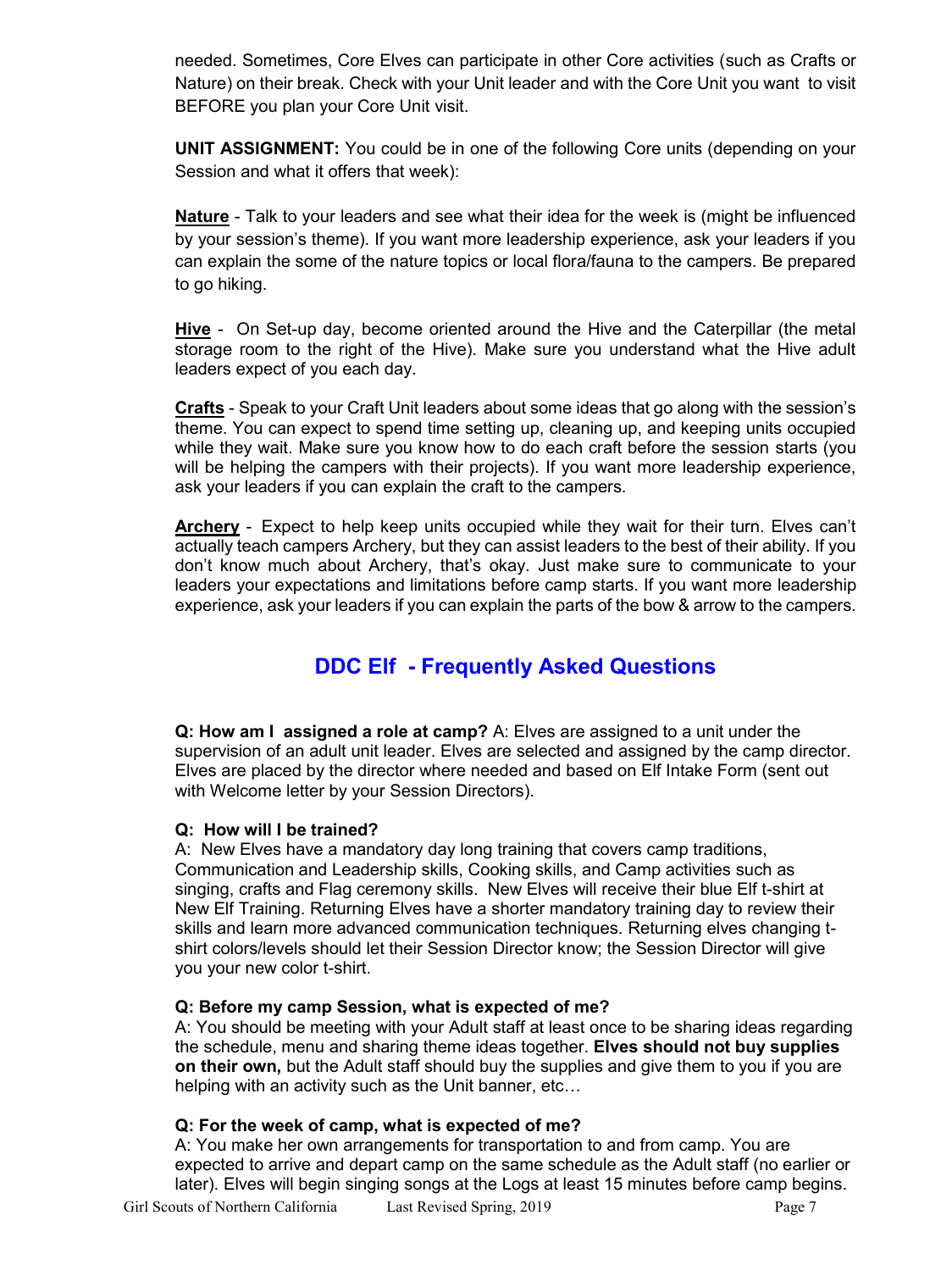You need to be on time with your arrival so you have time to check in with your Adult staff before Log singing.

#### **Q: Safetywise, what are my responsibility boundaries with campers?**

A: Elves should be with at least one Adult staff for all activities, including a hike or in a unit. Elves are not to be left alone with boys under any circumstances. Elves are not allowed to be left alone at the Unit with a fire. Also, Dishwashing must be accompanied with an Adult staff. **Bottom line: other than delivering invitations or short walks to other units, do not be with campers on your own as an Elf and never one on one with a camper!** 

## **Diablo Day Camp Elf Bill of Rights and Responsibilities:**

- 1. The Elf should know which qualified adult is responsible for her, to whom she is accountable, and to whom she can go for counseling.
- 2. The rules of the program and the expectations of Elves should be presented to the ELf before the beginning of the program.
- 3. The Elf should be treated as an individual who, like an adult, expects respect and appreciation for the dedication, care, and knowledge she shows (of course, she should do likewise).
- 4. The Elf should be given the opportunity to teach, team-teach or share her particular skills with girls as mutually agreed upon.
- 5. The Elf is not:
	- a. An errand girl (but will take her turn)
	- b. Expected to be in sole charge (an adult should always be nearby)
	- c. Responsible for discipline (but serves as a role model for appropriate behavior)
- 6. She has time to be with other Elves during breaks, if they are present.
- 7. The Elf is considered an important part of the leadership team for the event and informed of developments, plans, and changes.
- 8. The Elf should be given the chance to help evaluate the program; she has an important viewpoint.
- 9. The Elf will be consulted before her week of camp to discuss Pre-Camp Goals and receive a copy of her post-Camp goal form (so she knows how she will be evaluated).
- 10. She will regularly during the week receive communication to see if the responsibilities and expectations continue to match her skill and personal Pre-Camp goals that were mutually agreed upon before camp.
- 11. She will be given a Post camp Elf Evaluation of her participation and a written record of her training and service by the person to whom she is accountable.

If an Elf feels that these rights are being violated, or that she is being treated unfairly, she should first go to her Unit leaders, then the Session Directors, and finally the Elf Directors. **Communication of issues need to be brought up quickly during her week of camp so that there is time to implement change!** 

## **Every Camper (includes Elves) Attending A Camp Operated By The Girl Scouts Of Northern California Has The Right To:**

- 1. A safe, wholesome, and fun camp experience
- 2. A camp environment in which she is treated with care, respect, and fairness
- 3. An atmosphere in which her contributions are recognized and valued, and in which she is encouraged to express her needs an make decisions in partnership with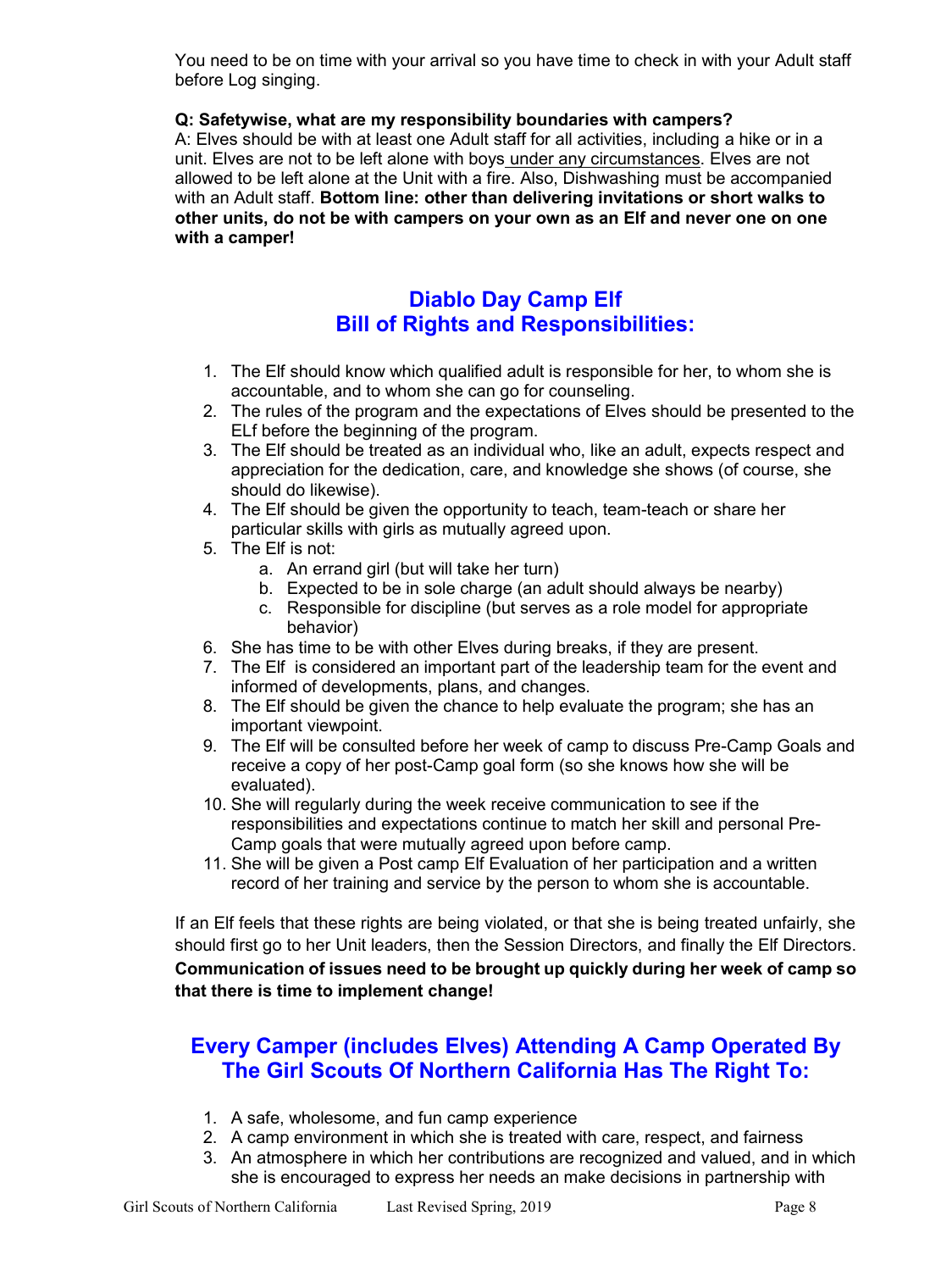adults

- 4. A staff who is committed to serving as appropriate role models, is willing to put campers' needs first, and is dedicated to positive youth development
- 5. A community, reflective of the Girl Scout family, to which she feels a sense of belonging and can be accepted without judgment
- 6. A structure that has clear, consistent boundaries and guidance to understand and respect those boundaries
- 7. An opportunity to individually learn new skills, make friends, relate to others, and contribute to the camp society
- 8. A supportive environment in which she is accepted as a unique individual able to explore and express her own creativity and accept new challenges without fear of failure or ridicule
- 9. An environment in which she is encouraged to accept and appreciate differences
- 10. An opportunity to develop an increased sense of wonder, understanding, and respect for the natural environment

## **Elf as a Role Model**

(adapted from GS Program Aide Cadette Workbook)

Yes, YOU are a role model to the DDC Campers! A role model is someone who serves as an example and whose behavior is copied by others. That means you must be aware of how you act at all times because you never know who is watching!

#### **Behavior Tips:**

- 1. The way you work with others, handle problems, and solve differences of opinions is very important. The things you say and the way you speak will be listened to, copied, quoted, and discussed at home. If you wouldn't say it in front of your parents or teachers, then do not say it around the campers!
- 2. Girl Scouts always make everyone feel welcome. Avoid any jokes or comments that you feel may make someone uncomfortable. You may think it's harmless to you, but be aware you may be hurting feelings of those around you.
- 3. Your campers will be EVERYWHERE at all times, even when you are on break or talking with other Elves before camp! Even when you think you are alone with other Elves or adults, campers can hear you. Remember that subjects of boy/girlfriends, parties, etc..are not for campers to hear from you.
- 4. If you feel emotional, angry, or upset, ask an Adult volunteer to fill in for you and tell them you need a few minutes to step away to calm down.
- 5.
- 6. Everyone has a few tough moments at camp during the week, so practice self care and give yourself a moment!

## **Elf Skills Communication Tips**

Communication is the key to a good week at camp. Learn to communicate with your Adult leaders, Directors, other Elves, campers, parents, and everyone else. If there is a problem, say so. Here are key tools to good communication:

**Listen –** Stop talking, be patient, and when you don't understand, ask questions. Remember to change roles mentally to put yourself in the speaker's position. Get rid of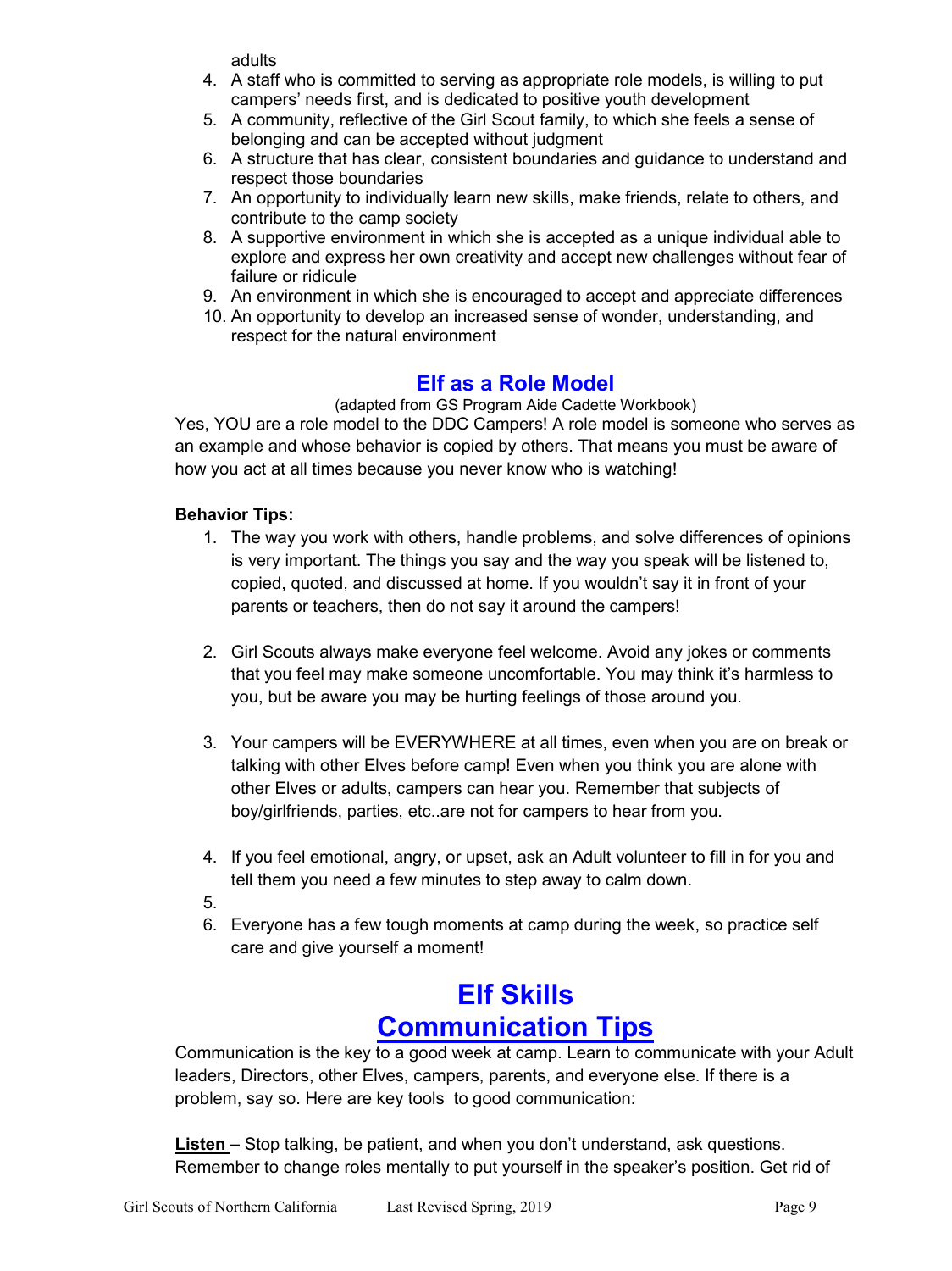distractions, concentrate, and make sure you don't jump to conclusions.

**Talk –** Use "I" statements, (i.e. 'I feel frustrated when you say that,' or 'I don't feel comfortable around fires"). *Don't* raise your voice or let your emotions control what you say.

**Resolve Conflicts -** Although an Elf is not in charge of disciplining campers, an Elf needs to know how to resolve conflicts without escalation or violence. While Elves can usually resolve conflicts, there are some that need to be addressed by the Unit Leaders. As an Elf, you need to know your limits and what you feel comfortable dealing with. Let the leaders know immediately when there is a problem you can't handle.

**Compromise** – Compromise is often the most effective method of resolving conflict. Try creating a solution that makes it a win/win situation. Are campers fighting over who gets to hold the banner? Try making a list of the campers who want to participate and rotate girls every time you go somewhere.

**Think** – Is this a problem because campers/Elves are merely tired? Grumpy? Sad? Jealous? Try to figure out why the people involved are conflicting. What may work with a jealous camper may not work with a tired Elf.

**Follow Up** – Observe the reactions to the resolution. Is it working? If not, try to figure out another solution immediately. If you can't come up with another solution, bring it to the attention of the Unit Leaders that day to gain more insight and resolve the issue.

## **Leadership Tips**

#### **"If your action inspires others to dream more, learn more, do more, become more, you are a leader." John Adams See Appendix A for Leadership Style Inventory to better understand your Style!**

Think about YOUR leadership goals

- Use I-Statements and Active Listening skills for effective communication
- What is your leadership style use your strengths
- Work as a team adults & Elves: think of each other's strengths and goals for the week
- Campers are looking UP to you for guidance and as a positive Role Model think about your actions and non-verbal cues at all times!

## **Girl Development**

(from GS Cadette Program Aide Booklet and [GSNorCal Volunteer Essentials\)](http://ve.gsnorcal.org/mod/book/view.php?id=2&chapterid=120)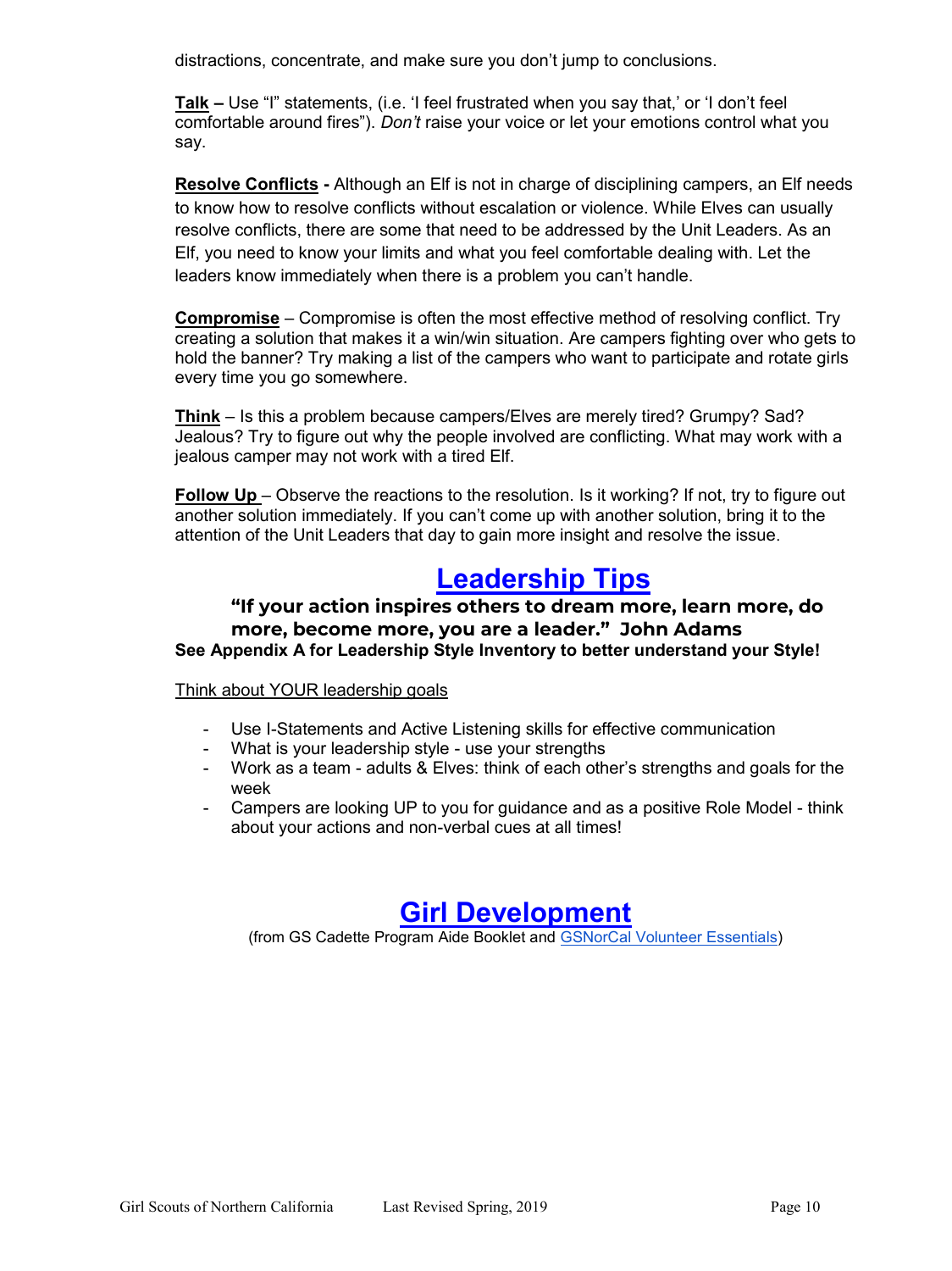

## **Daisies (Kindergartners and 1st graders)**

**Have loads of Energy -** have active games ready to get them acquainted and to occupy time between activities

**Still developing motor skills** - so crafts and cooking needs to be taught with basic levels in mind. Campers may need assistance with knives, scissors, cutting a straight line.etc…

**Are concrete thinkers and are focused in the 'here and now' -** give them one task at a time, and let them practice the skills you want them to learn several times.

**Don't always have the words to express what they want to say -** have them draw pictures if they are trying to communicate

**Know how to follow simple instructions and love recognition for doing well -** be SPECIFIC and offer just one direction at a time. Acknowledge them when they follow directions, this will increase their motivation to listen and follow you next time!

## **Brownies (2nd-3rd graders)**

**Enjoy doing things in groups -** allow them to team up for projects and activities. Mix them up to get know new people in your Unit! Use different ways to sort out campers such as 1-2-3, Patrols, or other fun ways to sort them out!

**Want to help and appreciate being given responsibilities -** let girls lead, direct and help in all activities with guidance. Allow group to make decisions (skits, songs, etc…).

**Need clear directions and structure -** offer only one direction at a time, and communicate with girls on what is coming up next (post a schedule)

**Are developing fine-motor skills and can use basic tools** - encourage them to express their creativity and making projects with their own hands

**Love to create and enjoy music** - so sing all day using marching songs, short songs in unit during down times

**Know how to follow rules, listen, and appreciate recognition** - acknowledge when girls have listened or followed the directions well. It will increase their motivation for listening and following you again.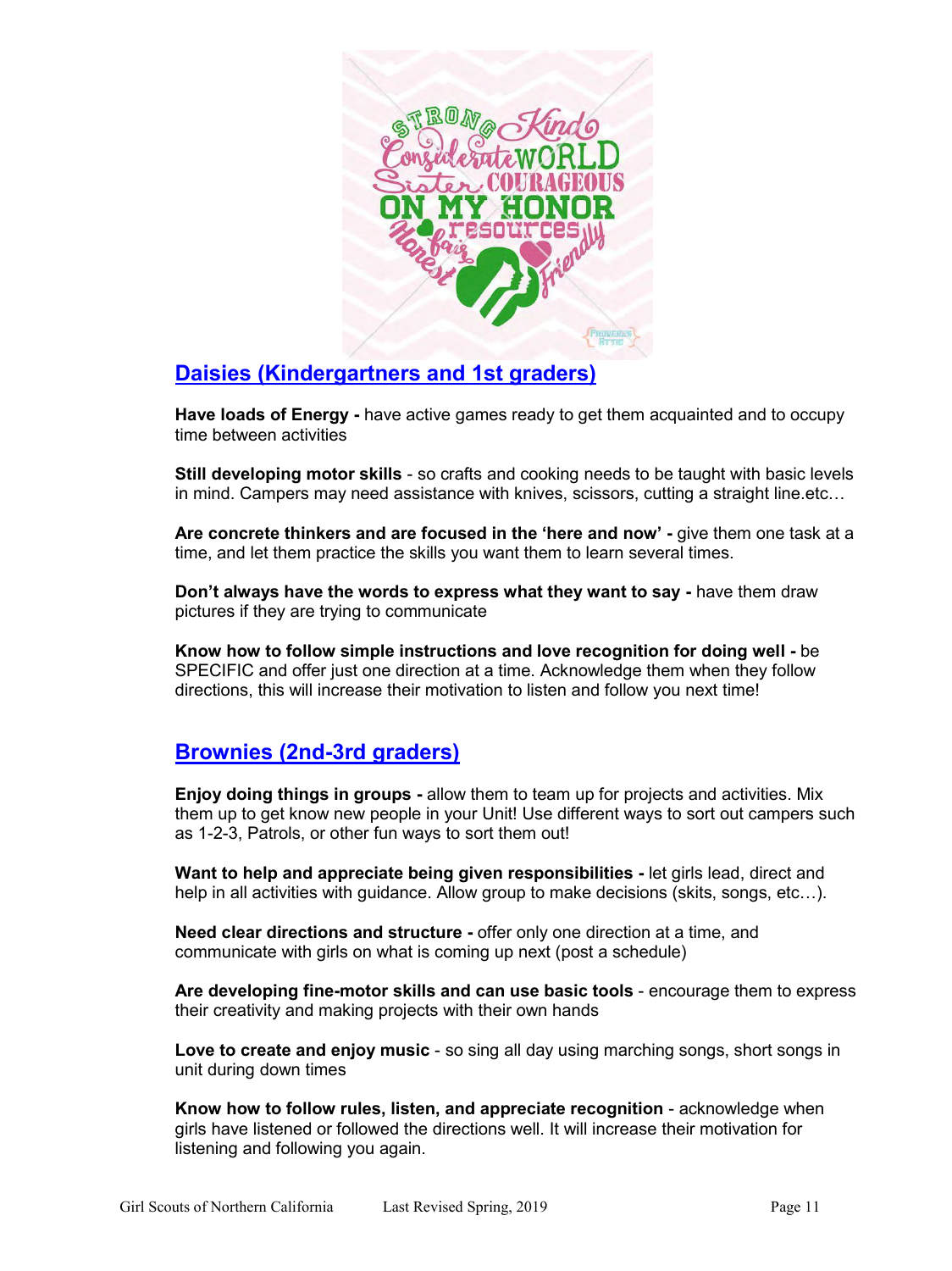## **Juniors (4th-5th graders)**

**Want to make decisions and express their opinions** - allow them to frequently do so by guiding discussions and active reflection of decisions for the group.

**Are social and enjoy doing things in groups** - so allow them to team up in many ways (like Brownies, mix them up so they get to know more friends in the Unit!)

**Are sensitive to expectations and judgements of others** - share your own mistakes and

learning, and create an environment where girls can feel comfortable sharing their thoughts and learning new skills with no judgement.

**Are concerned about fairness and equity** - so discuss why rules are made and how the daily tasks are divided by patrol.

**Are increasingly capable of critical thinking** and can consider perspectives of others assist them in developing these skills by asking them to explain their decisions, share their visions, and appropriately encourage learning about others' perspectives.

**Have strong fine motor skills and gross motor skill**s - so engage them in moving their minds and bodies through more complex games and songs!

**Love to create and dance** - so allow them input into your skits and song selection as you march!

**May be starting puberty** - so be sensitive to girls' needs to adjust to their changing bodies and create a safe environment of no judgement, especially being sensitive to the swim time!

## **Cadettes (6th-7th graders)**

**Are starting to spend more time in peer groups than with their families and are very concerned about friends and relationships with others their age** - So, girls will enjoy teaming-up in small or large groups for art projects, performances, and written activities, as well as tackling relationship issues through both artistic endeavors such as skits! Encourage girls to mix up their groups and get to know new campers to avoid cliques!

**Are going through puberty, including changes in their skin, body-shape, and weight -** so be sensitive that there are many changes Cadettes are undergoing. Acknowledge that these changes are normal! Reinforce that, as with everything else, people go through puberty in different ways and at different times.

**Can be very self-conscious — wanting to be like everyone else, but fearing they are unique in their thoughts and feelings.** So, encourage girls to share, but only when they are comfortable. Throughout the activities, highlight and discuss differences as positive and interesting..

**Are beginning to navigate their increasing independence** and expectations from adults—at school and at home - So, trust girls to plan and make key decisions, allowing them to experience what's known as "fun failure": **girls learn from trying something new and making mistakes!** 

## **Tags (3- 5 years old)**

These are the Unit leaders' children that have been allowed to come to camp so their parent can volunteer. They are potty trained and will often have a shortened schedule of activities depending on the number of Tags and their ages.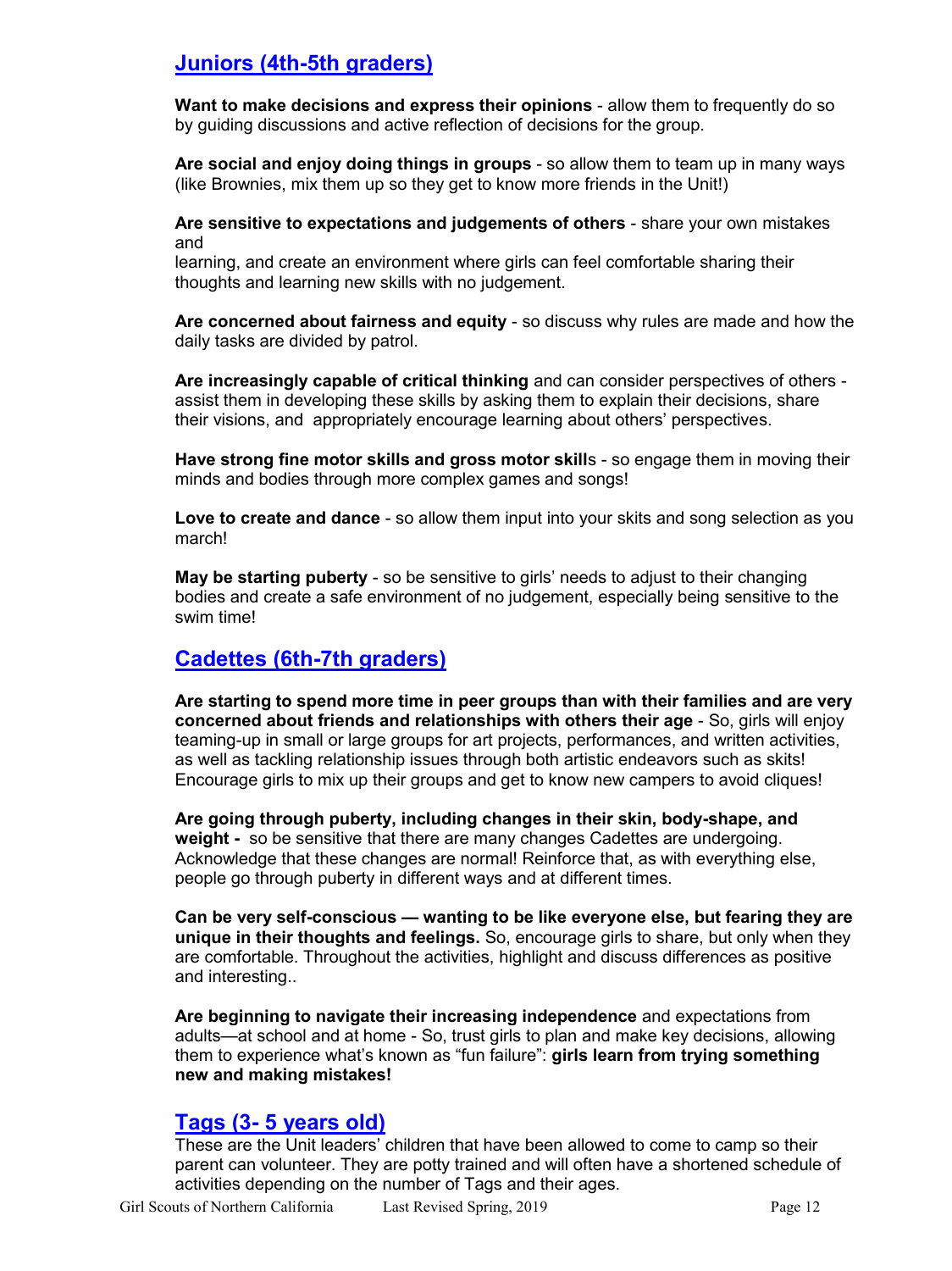**Focus on Do's rather than Don'ts** - toddlers need simple instructions rather than long explanations. Praise the good behaviors frequently. Tell them the camp rules one at a time.

**Listen carefully** - Tags like to be listened to, so take time to hear them out. They are very into fairness. So, explain rules to them and allow them to protest and 'tattle' on each other's improper behavior. Consequences of improper behavior is important to them they like to see justice, and of course decide with your Unit Leader on the appropriate consequence (time out, just a talking to about behavior, etc…).

**Stay calm and know the mood swings of each Tag** - some are much perkier in the morning and others are better in the afternoon (like us!). Watch to see if they are tired or grumpy, and make notes on behavior patterns so that you can help your Leaders plan ahead and anticipate issues with planned activities and energy level swings.

### **Boys**

These are the Unit leaders' sons that have been allowed to come to camp so their parent can volunteer. Depending on the age ranges and the number of Boys, the Unit can vary their activities and participation in camp-wide activities. Depending on the Session, check to see if Boys will be doing a Flag ceremony, participating in Archery or other Core Unit activities.

**Boys will look up to the older boys -** so, observe the dynamics on your 1st day and see if there is an older boy in the group that is good at leadership. If so, team up with that Boy to ensure good behavior and role modeling techniques.

**Boys don't always have more energy** - you don't have to believe the "all boys are the same" line just like all girls are not the same! So, again, your skills in observation and adaptation to the needs of your Session's Boys Unit will help you best manage your Boys Unit and their daily camp schedule!

# **ELF KEY SKILLS**

## **FLAG**

<https://sites.google.com/view/ddcelves/flag?authuser=0> (see Elf Website for videos on flag folding and patriotic songs so you can hear the tune!)

- Elves do the flag ceremony the first morning of camp.
- After the Assembly, every morning and afternoon Elves form the **Arch of Silence**. "Make New Friends" or "Listen Listen Listen" is sung while campers go through the Arch (**see Appendix B for lyrics** - practice them!).
- It is VERY IMPORTANT that the Elves are SILENT after everyone has gone through the Arch. The girls won't talk if the Elves aren't talking.
- Campers do not to join on the Arch of Silence. It is an 'Elves Only' job, unless it is the last day of camp and some Sessions will allow the Cadette Unit to join.

#### **Teaching Flag Ceremony Tips:**

- Your unit will perform either Flag Up or Flag Down one day during the session.
- Elves to teach the girls the Flag ceremony
- Be prepared! Schedule at least 30 minutes to teach your unit, either the day before (for Flag Up) or the day of (for Flag Down).
- For different flag ceremonies, see **Appendix D in Elf Manual**.
- Sing **Day Time Taps** and practice daily in your Unit for Flag Down
- Count off "1-2-3 begin" before singing your patriotic song
- Try to sing a new patriotic song each day!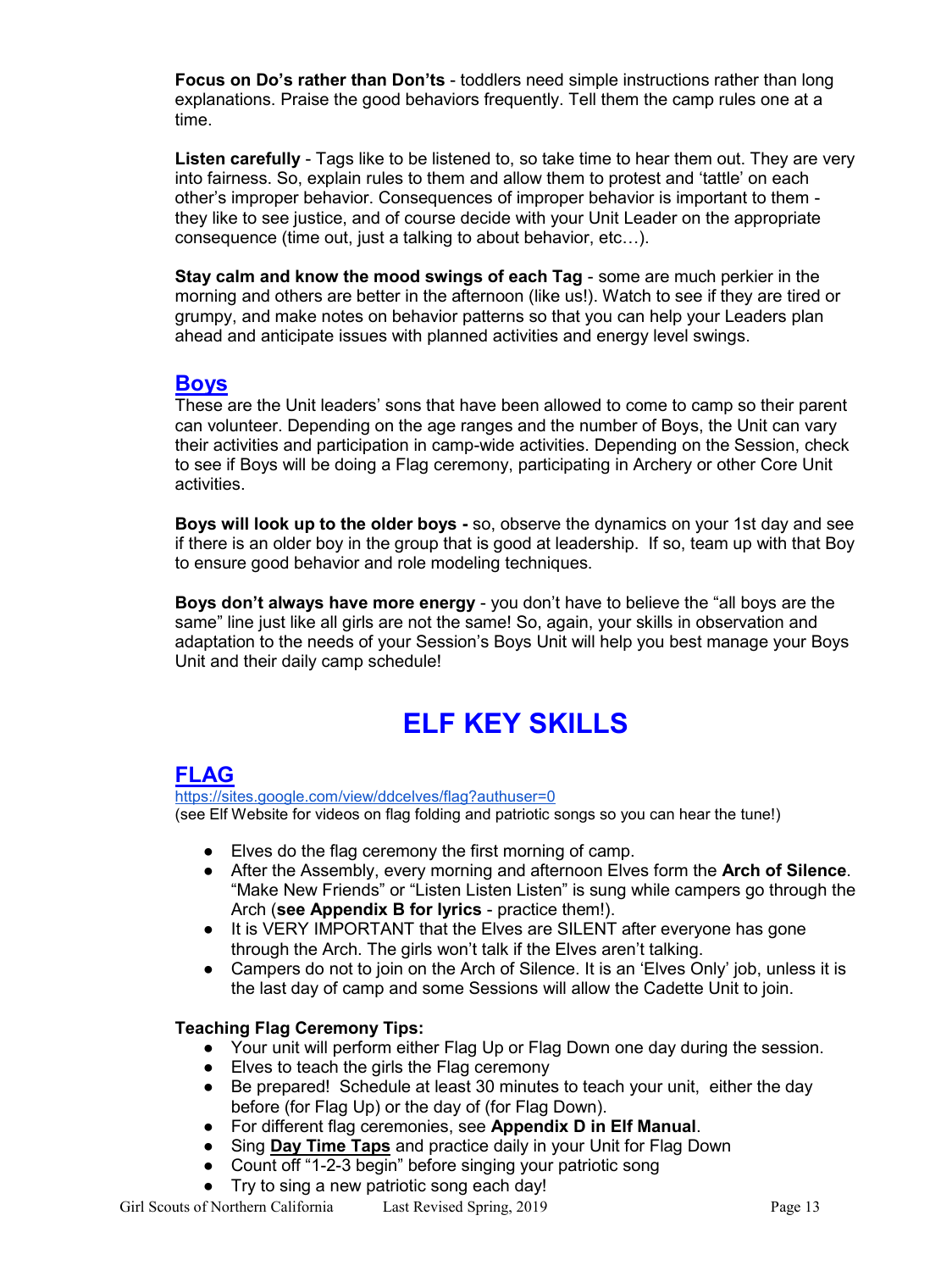#### **How to Fold a Flag:**

Fold flag in half, then in half again, STARS OUT.

- 1. Start folding in triangles from the striped end.
- 2. Tuck in the end into the triangle.

#### **Flag Up - Directions**

- 1. **"Campers: Attention!" C**ampers stand with arms at sides, SILENT.
- 2. **"Color Guard: Attention!"** Same as Campers.
- 3. **"Color Guard: Advance"** Color Guard marches, in two lines, to the flagpole.
- 4. (While **"Color Guard: Halt"** is not officially said, it may be used) Color Guard stops.
- 5. **"Color Guard: Post the Colors"** The two lines turn to face each other, and unfold flag. One member of the Color Guard (usually an Elf in the younger units) clips the flag onto the rope and pulls it all of the way up. The Color Guard falls back into two lines, facing the flag.
- 6. **"Color Guard: Salute the Colors"** the Color Guard steps back, looks up at the flag, and salutes with their right hands. Then they reform into their two lines with hands to their sides.
- 7. **"Please join us in the Pledge of Allegiance"** The Callers participate, but the *Color Guard stays at attention and does not put hand over heart.*
- 8. **"Please join us in the Girl Scout Promise"** Using the Girl Scout Sign (the three fingers on the right hand), the Callers lead the camp.
- **9. "Please join us in \_\_\_\_\_\_" (patriotic song)**
- 10. **"Color Guard: Dismissed"** Each line of the Color Guard takes a step outward, and the front of the line turns inward and walks back, with each pair of girls turning in and following her. The Caller does not continue until the Color Guard has completely stopped.
- 11. **"Are there are more announcements?"** Ask Directors before dismissal.
- 12. **"Campers Dismissed"** Ceremony is over!

#### **Flag Down- Directions**

- **1. "Campers: Attention!"**
- **2. "Color Guard: Attention!"**
- **3. "Color Guard: Advance!"**
- **4. "Color Guard: Halt!"**
- 5. **"Color Guard: Retire the colors"**  One of the Color Guard brings down the flag off of the flagpole and unclips it. The Color Guard should be spreading the flag out as it comes down, making sure the flag never touches the ground. The Color Guard then folds the flag, as shown below.
- **6. "Please join me in DaytimeTaps"**
- **7. "Color Guard: Dismissed"**
- 8. **"Are there are more announcements?"** Ask Directors before dismissal.
- 9. **"Campers Dismissed!**"

#### **DAY TIME TAPS (lyrics)**

Thanks and Praise, For our Days Neath the sun, 'neath the stars, 'neath the sky, As we go, this we know, God is nigh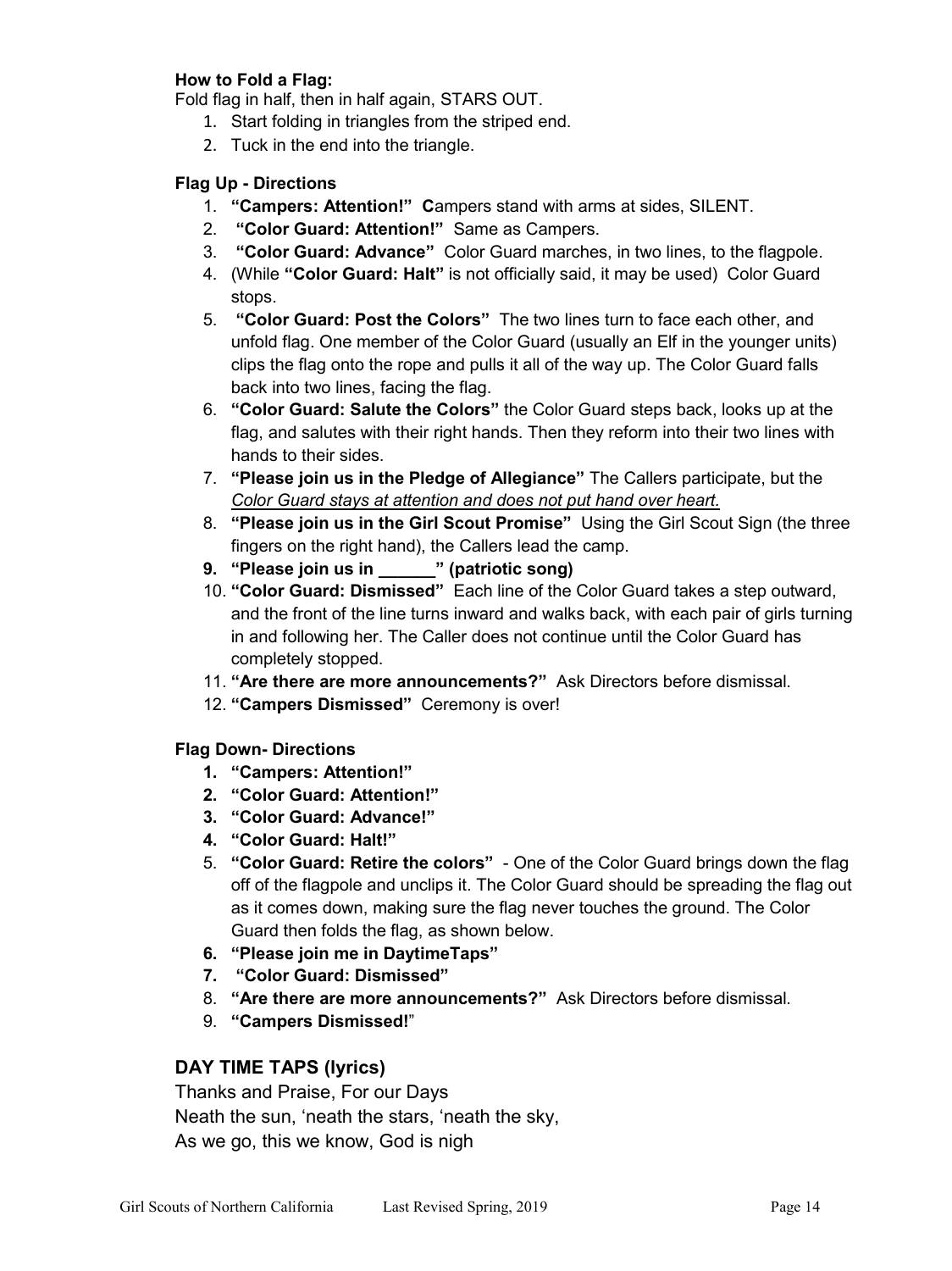## **SONGS/GRACES**

<https://sites.google.com/view/ddcelves/songs?authuser=0> (view Elf website for many camp song and patriotic song lyrics)

**SING a LOT!** Whether at the logs, in the unit, walking around camp, or hiking, campers want Elves to teach them songs!

#### **Songleading Tips:**

- Be Enthusiastic!
- Questionable song check with your directors before singing it.
- Leading songs Tips:
- Know the song (words & tune)
- Be Clear, Loud, & Slow
- Vary the types of songs you sing
- Encourage everyone to participate
- SING it all the way through once first.
- SING a line and have them REPEAT it back to you. This may be done line by line or verse by verse. (This is a Repeat after me song!)
- SING it together at least once all the way through to ensure understanding
- COME BACK to the song either later that day to reinforce the newly learned song!
- Graces are expected to be sung before lunch every day, so learn a variety!

#### **For words to some songs and graces, see Appendix B.**

## **GAMES**

<https://sites.google.com/view/ddcelves/skits-games?authuser=0> See website for many different games!

Most of the time, campers are filled with a whole lot of energy, and they enjoy playing games. Sometimes this can be hard at camp, because no running is allowed. Think ahead and learn:

- **Games for down times** (low energy and/or quieter)
- **High energy games** to burn off excess energy
- **Inclusive name learning games/icebreakers** for the beginning of the week so all the girls (and you!) get to know everyone's names.

## **Participation Tips**

- OK to sit and watch (observing first)
- Encourage participation
- Game is age appropriate

#### **Game Tips**

- Use Minimal equipment (bean bags, blanket, rubber duck!)
- No games with 'It' or where a girl will be "out" permanently
- No games that will be based on physical agility
- Clearly explain the rules and how to play, have a practice round
- Look in the Cocoon for game equipment hoola hoops, parachute, etc..
- Are appropriate for the age level of the campers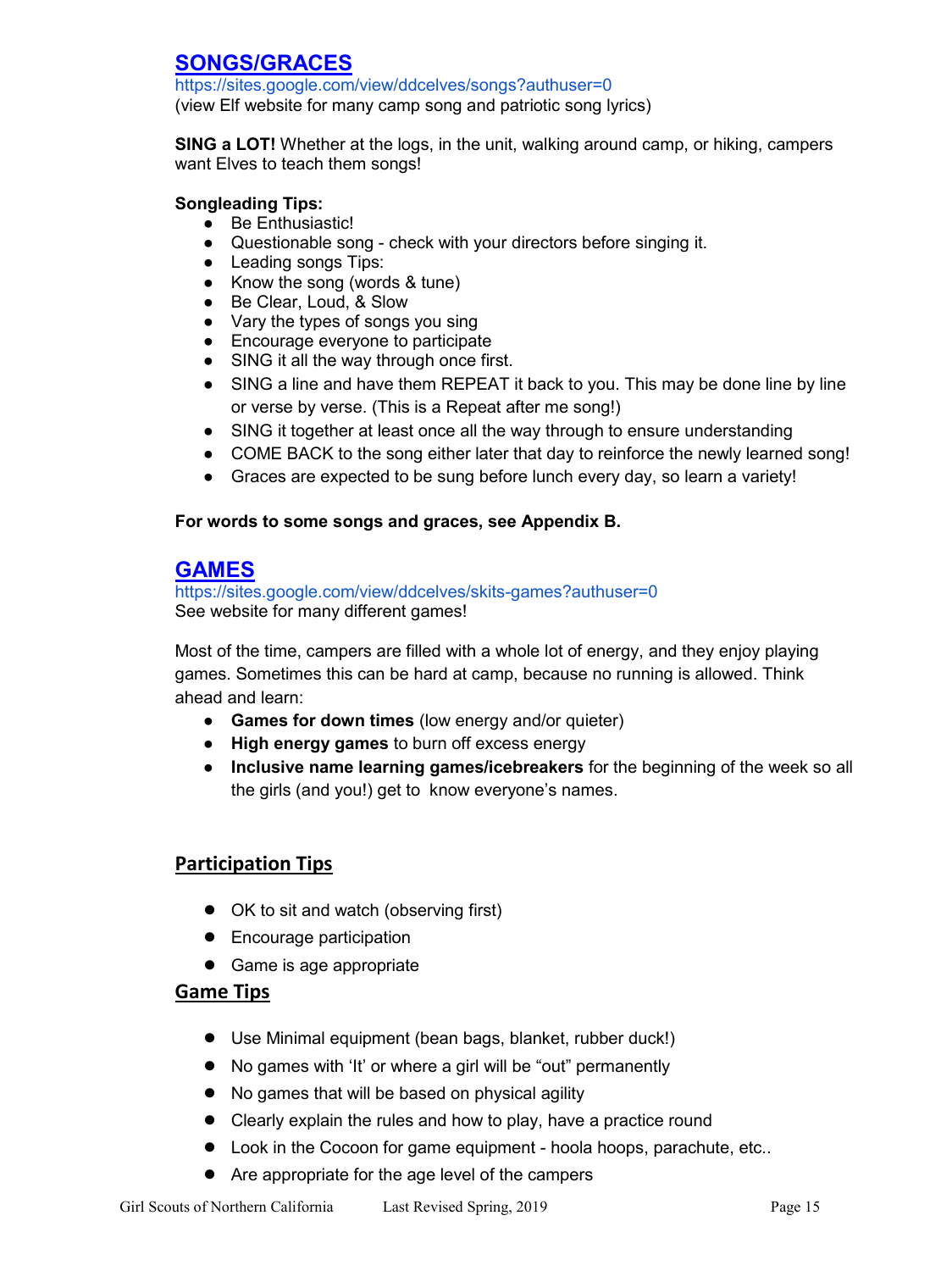## **Safety Tips**

- No Running or pushing
- No screaming (volume control)

### **For game ideas and rules, see Appendix E.**

#### **SKITS**

<https://sites.google.com/view/ddcelves/skits-games?authuser=0> See website for different skit ideas!

Often Directors will ask each unit to come up with a skit for Campwide performance during or at the end of the week (ask your Unit Leader). They should be 3-5 minutes long. Skits are fun to plan with the girls, and do not have to be 'perfect'.

#### **Skit Planning Tips:**

- Every girl in the unit has a part and participates.
- Make sure everyone's ideas and desires are heard.
- Try to be fair when assigning parts.
- Don't make fun of a group of people, another Unit (including Boys Unit) or an ethnicity, race, religion during your skit.
- Do not poke fun or insult anyone in camp (whether Elf, Leader, or Director) without their EXPLICIT permission first. Most people do NOT like when they are asked to participate in a skit that ends up making fun of them.
- To give older girls a challenge, give them a box with an assortment of objects in it and tell them that they have to create a skit using all of the objects.

#### **PERFORMING TIPS**

- Practice ensuring your campers are LOUD and CLEAR
- Have campers face the audience when talking
- It's the process of planning together, not the perfection of the performance that is the most important - relax and enjoy whatever happens!

#### **BEING A GOOD AUDIENCE**

As the Unit Elf, you need to make sure the girls in your unit are a good audience. Stay observant and quiet while others are performing and always clap or laugh (where appropriate)!

## **SCOUT'S OWN - GS Ceremonies**

Your Unit may want the girls want to participate in a Scout's Own on the morning after an overnighter or on the last day of your Session. A Scout's Own is an inspirational ceremony – not an entertainment or religious ceremony – that is designed and carried out by the campers. There are an infinite number of themes, including: camping, fire, friendship, trees, love, peace, nature, sharing, etc. A Scout's Own can include readings of poems, choral readings, stories and legends, and girls saying a few words on the topic.

## **FIRES, FIRE SAFETY, & OUTDOOR COOKING METHODS**

<https://sites.google.com/view/ddcelves/recipes?authuser=0>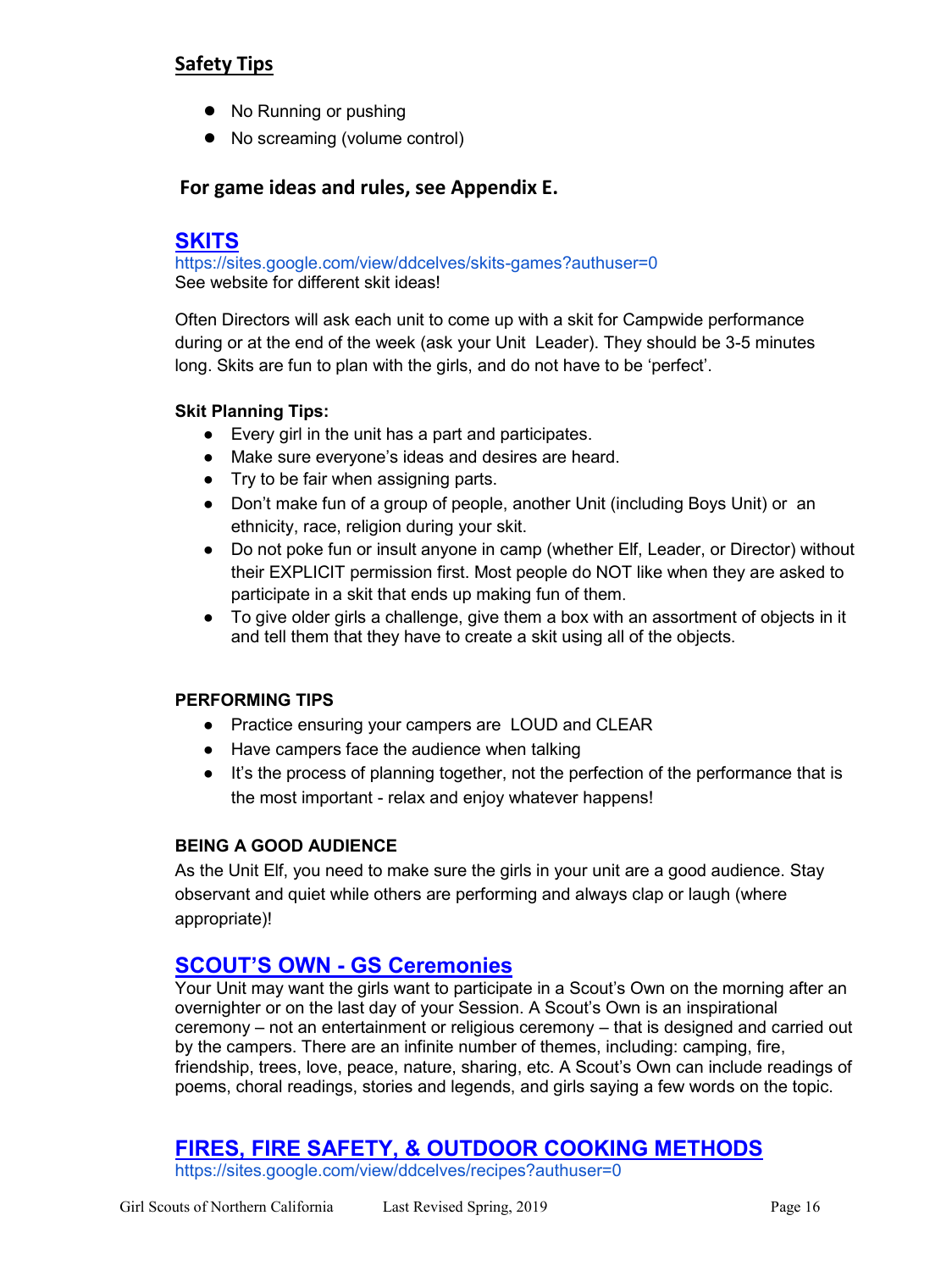See Elf website for some recipes and ideas to suggest to your Unit leaders or to practice your cooking skills before your camp week!

Practice how to build fires and how to work with the different methods of outdoor cooking before and during camp. They need to be able to explain **Fire Safety & Cooking Methods** to campers. While you will not be alone in leading a recipe and cooking in your Unit, request the recipes before camp so you know how to cook whatever is on the menu for your Unit that week. For some favorite recipes, **see Appendix C**.

#### **FIRE SAFETY**

One of your main roles is to teach the campers (or anyone new to fires) the Fire Safety rules. Follow and enforce these Fire Safety Rules:

#### **SAFETY RULES**

- **ADULTS an adult must stay with the fire at all times**. Elves are NOT to be alone with a fire at ANY time. Make sure there is no roughhousing or running around the fire.
- **HAIR & DANGLIES** if your hair is at least shoulder-length, tie it behind you. Hair is one of the fastest-burning substances on you. Also, don't wear any loose clothing like sweatshirts or jackets; roll your sleeves back. Make sure name tags on strings are taken off or stuffed inside your shirt.
- **NO NAIL POLISH - if you or the campers (or Unit Leaders) have nail polish or fake nails, do NOT work with fire**. Polish is flammable! Your Camp nurse may have nail polish remover at some sessions. But if used, make sure you (or camper or leader) thoroughly wash your hands, as the remover is highly flammable too!
- **Never carry live coals** from one cooking surface over to another area. Ask an adult to transfer coals in the Chimney to another cooking area, if necessary.
- **Never use lighter fluid or gasoline**
- Have a bucket of water with a long stick in it or a bucket of sand next to the fire at ALL TIMES.
- **Keep a shovel nearby.**
- Make sure Unit **hose is hooked up to spigot and works.**
- Rake the area around the BBQ pits to remove loose twigs, leaves, rocks, etc. before starting fires.
- **Do not put ashes in trash bin** unless one of the Unit Leaders has checked that they are fully extinguished. Leftover coals after doused in water (use fire tongs) can later be put on side of BBQ area to use for next day once cold.
- **Lighter fluid, gasoline, or the charcoal that contains lighter fluid** in it (like Matchlight) are NOT allowed.

**NOTE:** Why are there so many bolded words in this section? Because **FIRE SAFETY IS SO IMPORTANT!**

#### **FIRE BUILDING**

There are three things necessary to light a fire: fuel, oxygen, and friction (heat).

**OXYGEN:** When fires won't light, it is usually for a lack of oxygen (the fuel is too close together) or dry fuel (most things that are wet won't burn). Usually, when either of these situations is the case, the fire will smoke a lot. Try to either find drier fuel or spread out the fuel a little bit with your soaked stick from your water bucket.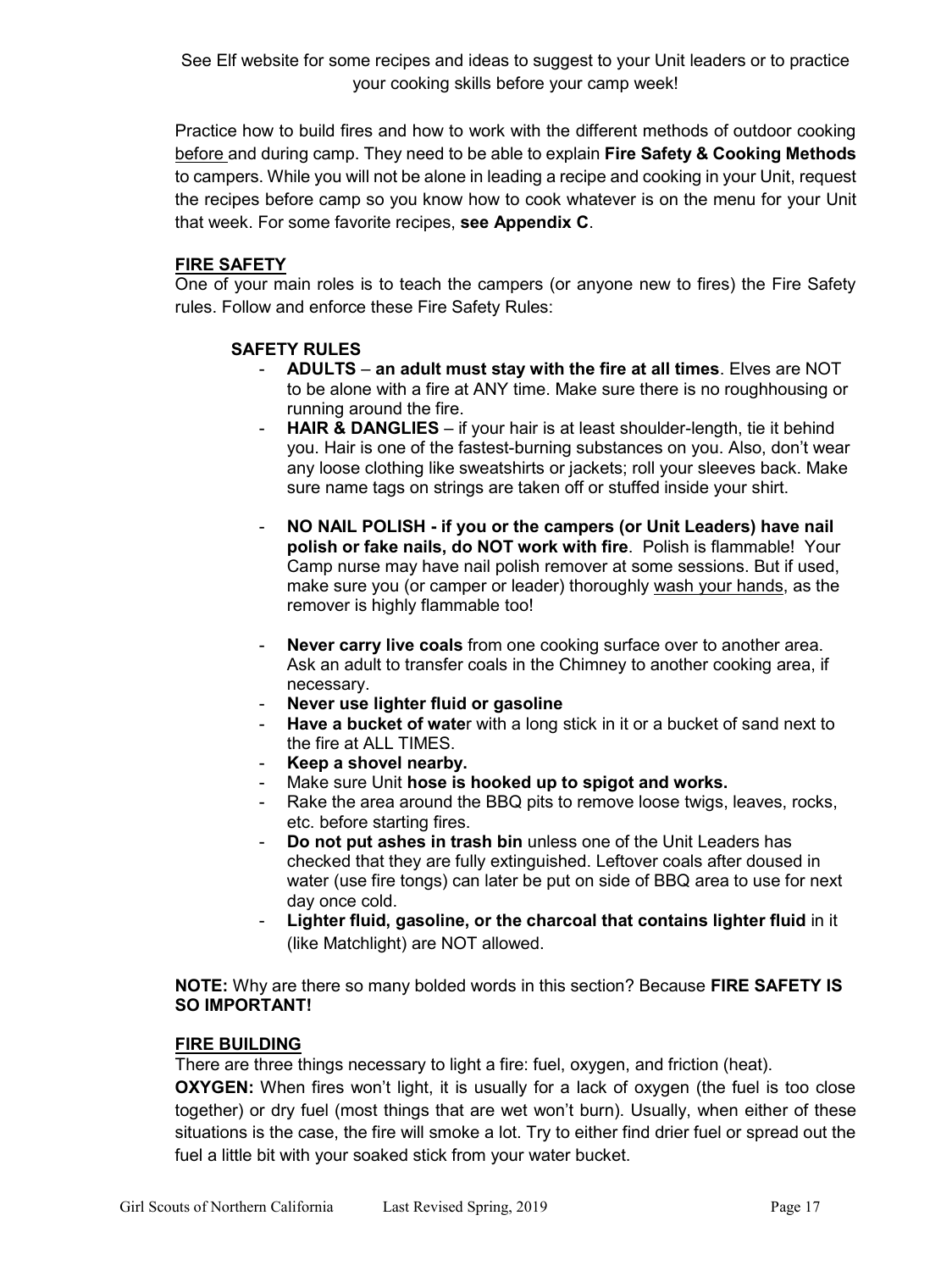**FUEL**: Use kindling in the form of fire starters or crumpled up newspaper for the bottom of the chimney. After the kindling starts to burn, the fire can start to consume larger fuel, for example charcoal squares.

#### **FIRE STARTERS**

Girl Scout Regulations state that lighter fluid or gasoline are NOT to be used to start fires. Therefore, it is best to have a store of handmade fire starters. Here are directions for two types:

| <b>Candle Kisses</b> |
|----------------------|
| Supplies:            |
| - Old Candles        |
| - Wax Paper          |
| - Knife              |

Directions:

- 1. Use the knife to cut the old candles into small pieces, 1-2" long.
- 2. Wrap the pieces of candle in strips of wax paper and twist the ends, like a piece of candy.
- 3. To use, place the Candle Kisses in a pile of charcoal; light the twisted edges of the Kisses and

#### **Egg Carton Starters**

Supplies:

- Empty egg cartons

- Cotton balls

- Charcoal

- Melted or shaved paraffin (candle)

Directions: 1. Place one briquette & 2 cotton balls in each section. 2. Add the melted or shaved paraffi

#### **How to start charcoal (with no chimney)**

Pile the charcoal in the middle of the fire pit (like a pyramid). You don't want a tall, thin tower of charcoal, but you don't want to spread it out too much, either. Put your kindling and fire starters throughout the pile (remember, fire needs oxygen, so don't stuff the fire starters in the pile – allow for air flow). Charcoal is good to use once it starts to glow red or turn grey with ash. When adjusting a pile of hot charcoal, use long-handled metal tongs and extreme caution.

#### **Fire/Cooking Tip**

**Start the coals needed for cooking 30-40 minutes ahead of time** (can be more or less depending on weather, dampness, and wind).

**How to Use Charcoal Chimneys**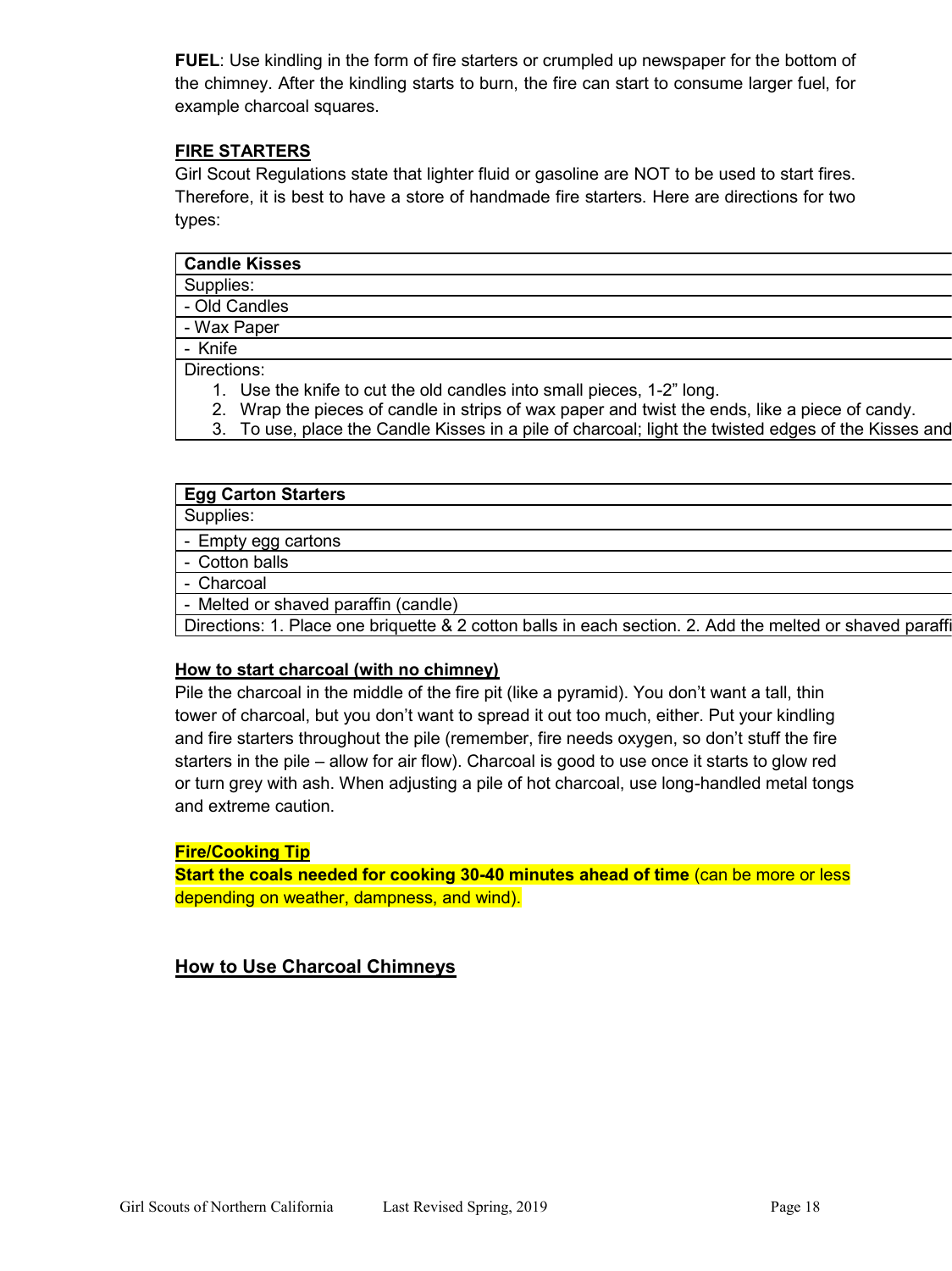

- Put some slightly crumpled newspaper in the bottom section and your charcoal in the top section (not too tightly scrunched, remember fire needs oxygen!).
- Place the chimney in either a barbeque or on a non-flammable surface.
- Light the newspaper.
- Charcoal is ready to use after coals turns lightly ashen (white tips around edges). If you wait too long and the coals are all gray, your coals will not have much life left in them so you'll need to make more!

#### **Maintaining Fires**

**Charcoal Fires:** Depending on how much charcoal you need, you should continue to add charcoal (if needed) to the pile once they start to turn grey or start to glow.

#### **Extinguishing Fires**

NOTE: Extinguishing fires should only be done by experienced and confident Elves or an Adult. Some leaders may not be comfortable with Elves extinguishing fires, so check for permission with your Unit leader before extinguishing fires.

#### **HOW TO EXTINGUISH COALS SAFELY:**

- Use the tongs to spread them out
- let them cool
- Dip each coal in the bucket of water with tongs
- Place on the sides of the BBQ pit

Re-use them another time, but remember to mix them with new coals, as they do not catch fire as quickly as new coals.

## **OUTDOOR COOKING METHODS**

Unit leaders & Elves should plan menus together. Eves should know how to make ice cream or how many briquettes to use for fires.

#### **Easy Cleaning Tip**

To help alleviate dishwashing difficulties: line pans, Dutch ovens, and pots with heavy-duty aluminum foil that can be thrown away. This will keep the pot, dutch oven, etc., cleaner!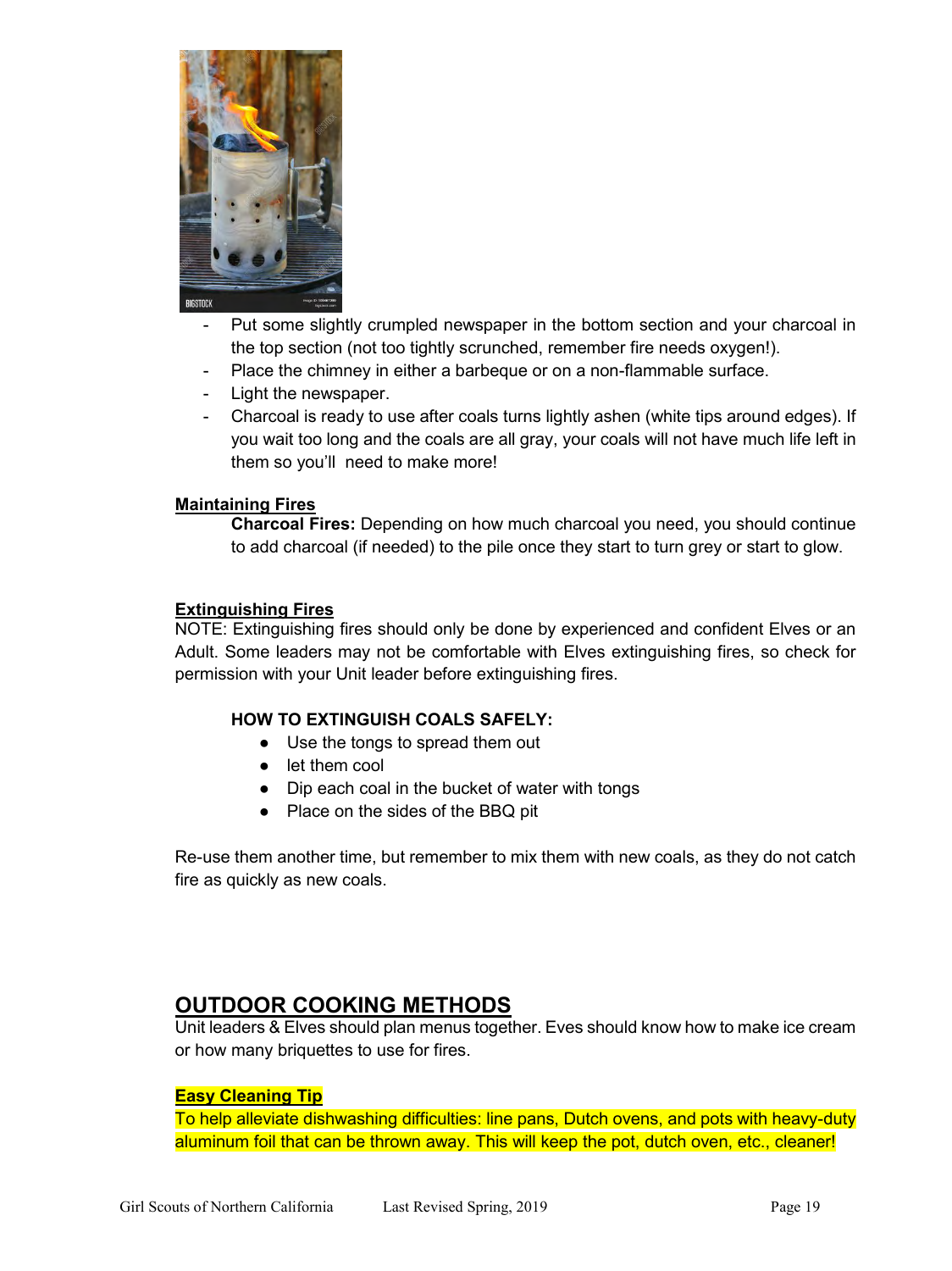## **Dutch Oven**



#### **Types of recipes made in a Dutch Oven (just a few ideas):**

- Cobbler
- Casserole
- Cake
- **Beans**

#### **DUTCH OVEN TIPS**

- If putting the Dutch Oven on the ground, start some charcoal on an aluminum foil base on some flat, cleared ground AWAY FROM TRAFFIC. You can also place the Dutch Oven in the BBQ pit, which is easier because the coals are readily available to replenish when the other coals on the Dutch Oven get cold.
- Line the pot with parchment paper or foil. Leave the lid unlined for better heat transfer and shorter cooking times.
- For most recipes, use 2:1 ratio of coals placed on top:bottom. When baking, use 3:1 ratio.
- Pre-warm oven before beginning to cook.
- Never put cold water in a hot oven.
- While cooking, rotate pot  $\frac{1}{4}$  turn for even heating.
- When checking contents, use D.O.L.L. (Dutch Oven Lid Lifter) to raise the lid

#### **Cleaning Dutch Ovens (the foil sometimes rips)**

- Remove burnt on food by scraping off as much as possible. Add 1-2" of water, cover & place back over heat. When warm, try scraping again.
- Clean with small amount of water, salt scrub or aluminum foil ball scrub at Hive's back sink. Do not use steel wool pads.
- If you 2X or 3X the recipe, increase the diameter of the Dutch Oven or allow extra cooking time.

## **Stick Cooking**

- Doughboys
- S'mores
- Toast
- Hot Dogs
- Kabobs

#### **STICK COOKING TIPS**

- Start a pile of charcoal in a BBQ pit or other safe location.
- Put your food on the end of a wooden dowel (DON'T just pick up any old stick off of the ground)
- Hold it over the coals, rotating until it's done. I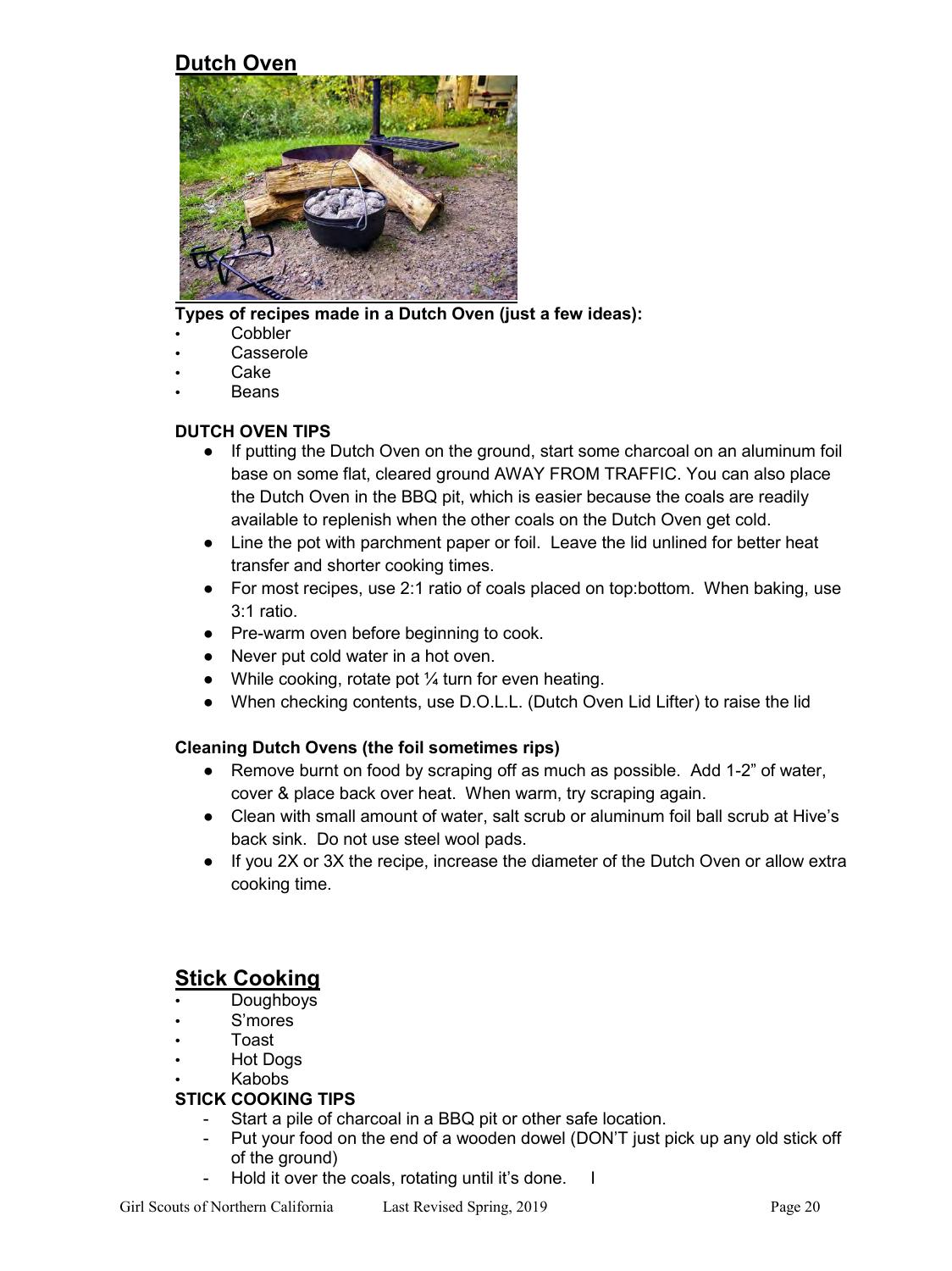If using a BBQ with a grill, take the grill off the fire pit

## **Box Oven**

- Muffins
- Casseroles
- **Brownies**
- Cake
- Pizza



#### **BOX OVEN TIPS**

- Clear a piece of flat ground AWAY FROM TRAFFIC. Place a large piece of heavyduty aluminum foil on the ground as a base. The flat top of the bbq pit works.
- Make the box oven (see below).
- Place a layer of foil first, then position the bricks adjusting for pan size.
- Check that box will fit over the set up before adding coals.
- Use a wire rack for muffin or cake pans (otherwise bottom of pan may be too close to coals).
- Space coals evenly on tin foil.
- REMEMBER: prop one corner of the box up with a stone or stick so the oven can ventilate. THIS IS VERY IMPORTANT - your coals need oxygen to keep alive!
- Rotate the pan half way through cooking.
- When checking food, get down on the ground so you are at eye-level with the grill/cookie rack. Lift the oven STRAIGHT UP, and only lift it just high enough to check the food. If you lift the oven all the way off, you lose all of your heat in the oven!

#### **How To Make Box Oven:**

- Select a box sized to allow 2" clearance on all sides of the pan or cookie sheet.
- Cover the inside surface of the box **completely without gaps** (shiny side out). 1. Fold foil over outside of box to shape the foil, then slide the foil inside.Fold foil over outside of box to shape the foil, then slide the foil inside.



2. Repeat in the crosswise direction.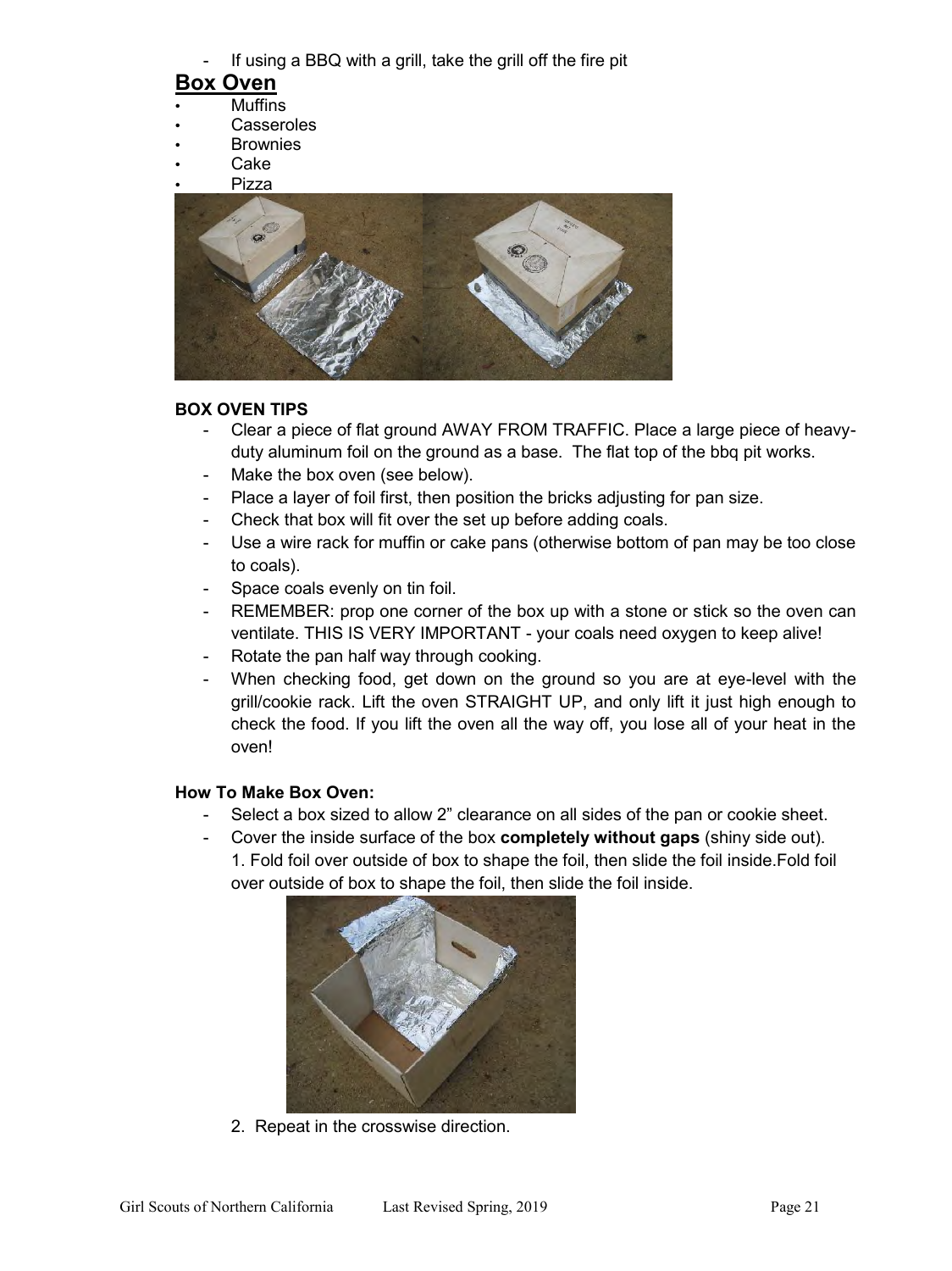

3.



4. Secure ends of foil with duct tape on the outside of the box.



**Tip: If you want to practice, use an old shoe box at home to learn to wrap!**

| FOR BOX OVEN COOKING:                                           |                  | <b>FOR DUTCH OVEN</b><br><b>COOKING:</b> |                       |                        |
|-----------------------------------------------------------------|------------------|------------------------------------------|-----------------------|------------------------|
| Temperature:                                                    | # of briquettes: | Size of Oven                             | # briquettes<br>under | # briquettes<br>on top |
| 325?F                                                           | $8 - 10$         | 8"                                       | $4-6$                 | $6 - 8$                |
| 350?F                                                           | $10 - 12$        | 10"                                      | $6 - 8$               | $8 - 10$               |
| 375-400?F                                                       | $12 - 14$        | 12"                                      | $8 - 10$              | $10 - 12$              |
| 425-450?F                                                       | $14 - 15$        | 14"                                      | $10 - 12$             | $12 - 16$              |
| Using more coals than recommended<br>can result in burned food. |                  | 16"                                      | $12 - 16$             | $16 - 18$              |
| Briquettes are ready to be used when they turn ashen in color.  |                  |                                          |                       |                        |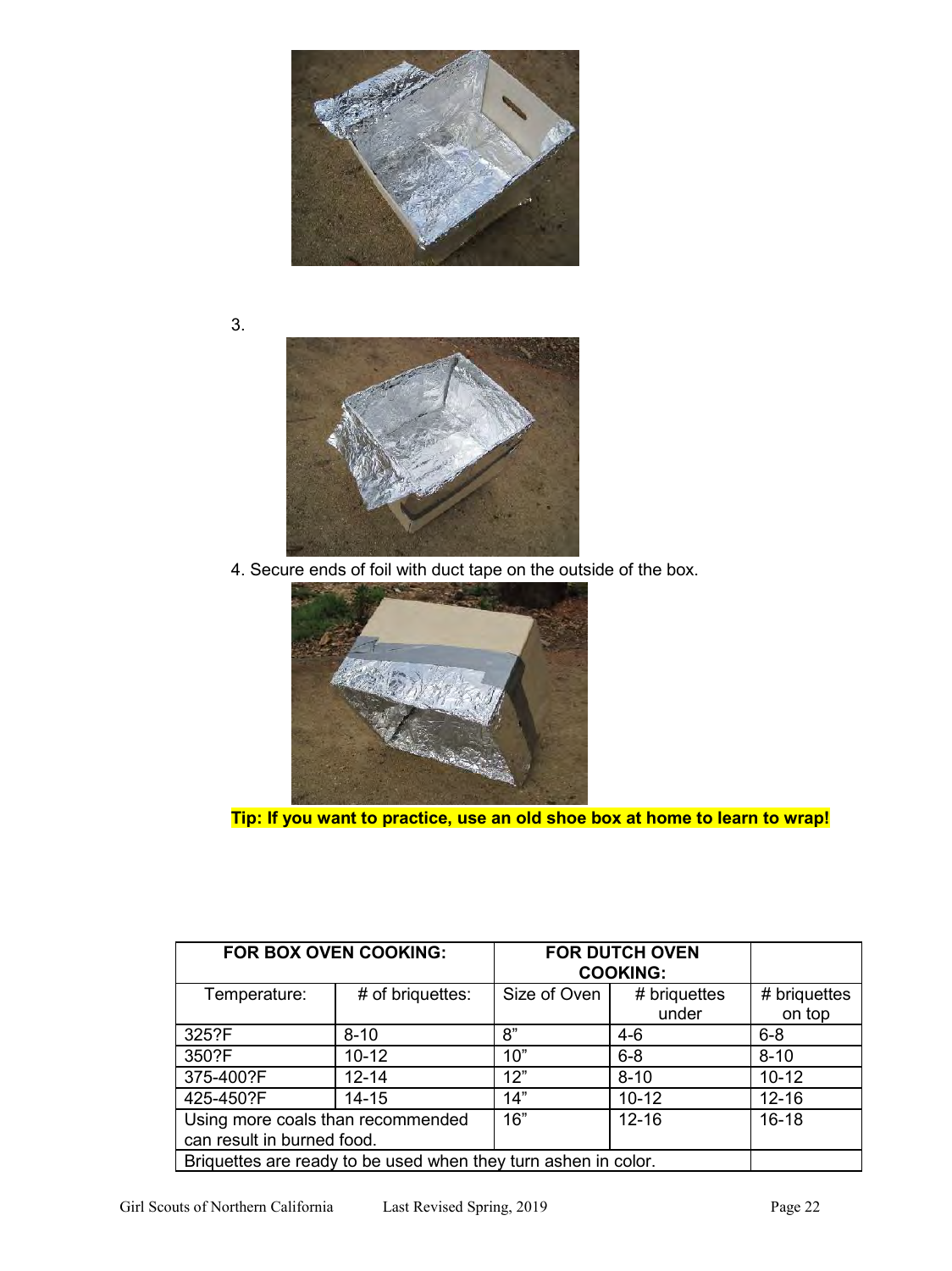## **KNIFE SAFETY**

Elves should know how teach campers how to use knives & cut food safely.

#### **Knife Safety Tips:**

- Always have a SAFETY CIRCLE when using knives. A Safety Circle is the circle made by a knife, held carefully by the blade at arm's length and turned slowly around 360 degrees. No one should be within this circle when the knife is being used.
- Knives are passed by the handle. When passing knives, do not let go until the receiver says "I've got it;" this prevents knives from being dropped.
- If someone cut themselves, quickly but calmly remove them from the food preparation area and take them to the nurse. Remain calm & the girls will remain calm; no one should yell. This may cause others using knives to cut themselves.
- Keep talking at a minimum while using a knife no distractions!

**Washing Rule**: Kitchen knives should only be washed by adults or Elves.

## **DISHWASHING**

DUNK BAGS – are large mesh bags that hold a camper's dishes. After washing the camper's dishes, place in the bag, the bag can be 'dunked' in the bleach, and then hung up to dry. Do not put mugs in dunk bags if they are to be used for snow cones later!

## **ICE CREAM MAKING**



#### **Ice Cream Making Tips:**

- Before starting make sure your ice cream maker has all the parts and you have a supply of ice and rock salt.
- Fill freezer can with your mixture and cover. Put can into bucket and assemble the remaining parts of the ice cream maker.
- Layer crushed or cubed ice with rock salt in alternate layers in the bucket, around the can. Catch water/salt mixture in a container and don't let it drain onto ground. Save to dispose of in the hive.\*
- Crank clockwise steadily until handle is too stiff to turn (about 25-40 minutes). Have a lot of girls take turns so it's more fun and less discouraging. DO NOT let the campers sit on ice cream maker.
- Remove top layers of ice and wipe exposed sides of freezer can.
- Take lid off; dismantle crank and dashers from freezer can. Scrape dasher into can.
- Recap top and plug hole in lid with waxed paper, foil or a towel. Add more salt and ice. Let it freeze to a harder consistency until you're ready to serve it - it needs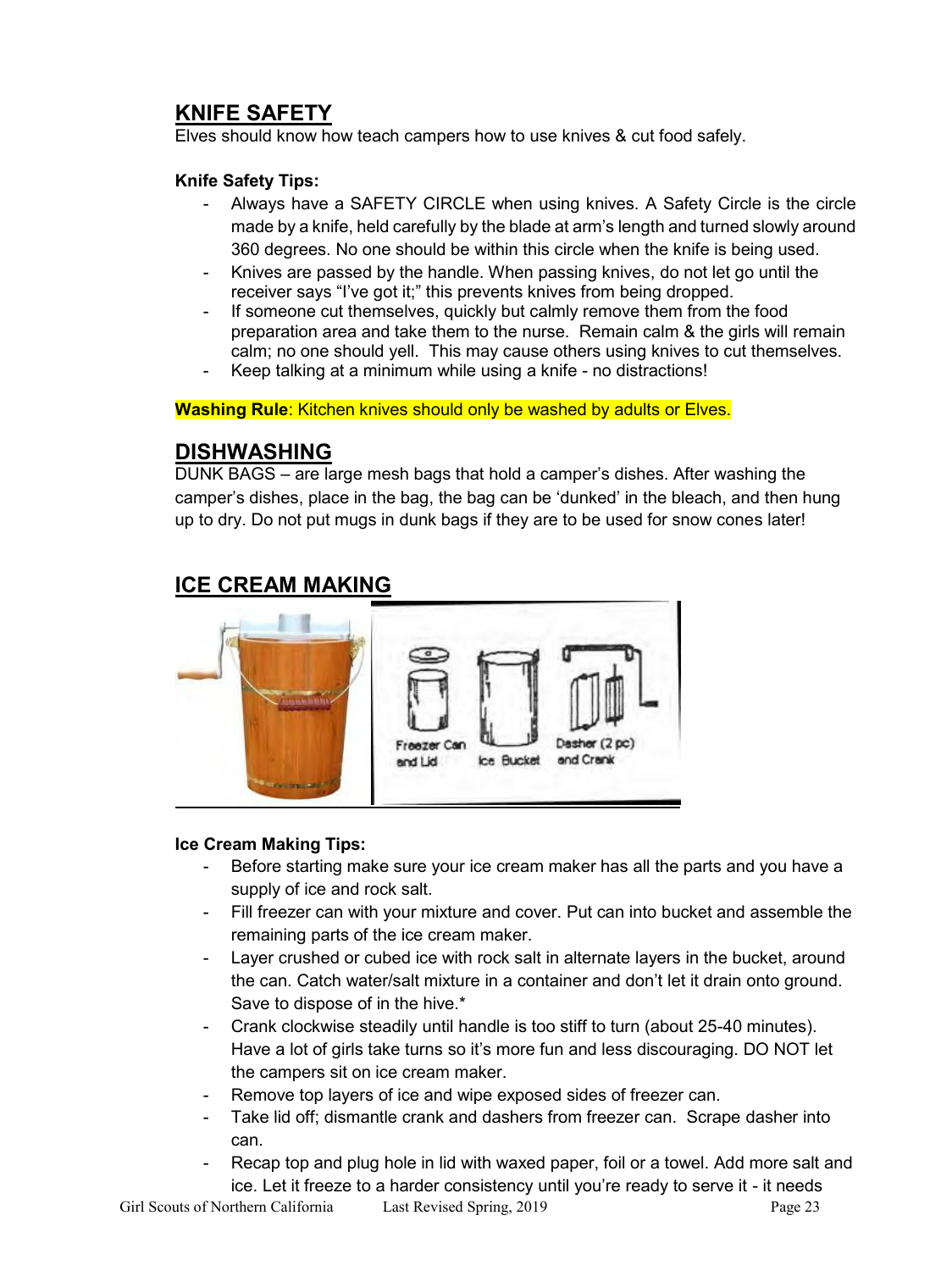time!

#### **Washing Ice Cream equipment:**

After serving, bring the freezer down to the Hive. In the Hive, pour the ice and salt into the sink on the side of the Hive. Clean and dry all parts of the freezer well before returning it to the Hive.

# **SAFETY**

#### **First Aid**

For any major or minor first aid emergency, remember: **GO TO THE NURSE or call the Nurse with the walkie talkie ASAP.** Elves and even Adult Leaders are not supposed to treat wounds or other problems. When something does happen, however, and there is blood, remember: KEEP CALM.

If you remain calm, the campers will be calm. If the injured camper cannot walk, send an Elf or an Elf and two campers to get the nurse – make sure they WALK and don't run. NEVER touch blood without gloves.

#### **Pool Safety**

- If you swim with your Unit, make sure the campers, especially the younger ones, DO NOT jump and hang on you while in the pool.
- Be very serious when you explain to the campers WHY they should not hang on you.It is for your safety and the Lifeguard will not allow it. This helps set an example for the campers, and they will be more cooperative.
- There is no running, no eating, and no drinking in the pool area.

#### **Area Safety**

While Twin Canyons is a generally safe area, there are Camp Area Safety rules:

**NO CLIMBING** – the hills are slippery, and there may be snakes resting under the leaves. Also, no climbing trees. Poison Oak also populates much of the hills in the area.



**LEAVES OF THREE, LET IT BE** 

- Poison Oak is not only uncomfortable, it can turn into a major health condition if someone is allergic to it. Poison Oak has tall, straight stems and leaves that closely resemble Oak leaves. They often grow right around Oak trees. Poison Oak is green most of the year but turns a deep red in the fall.
- **NOTE: if there are three leaves coming off of one stem, leave it alone.**
- **Never go off of the trails**, which are regularly checked and cleared of Poison Oak.
- **SNAKES** snakes do live in the area, and it is important to know what to do when you see one (it is good to educate the campers in this as well).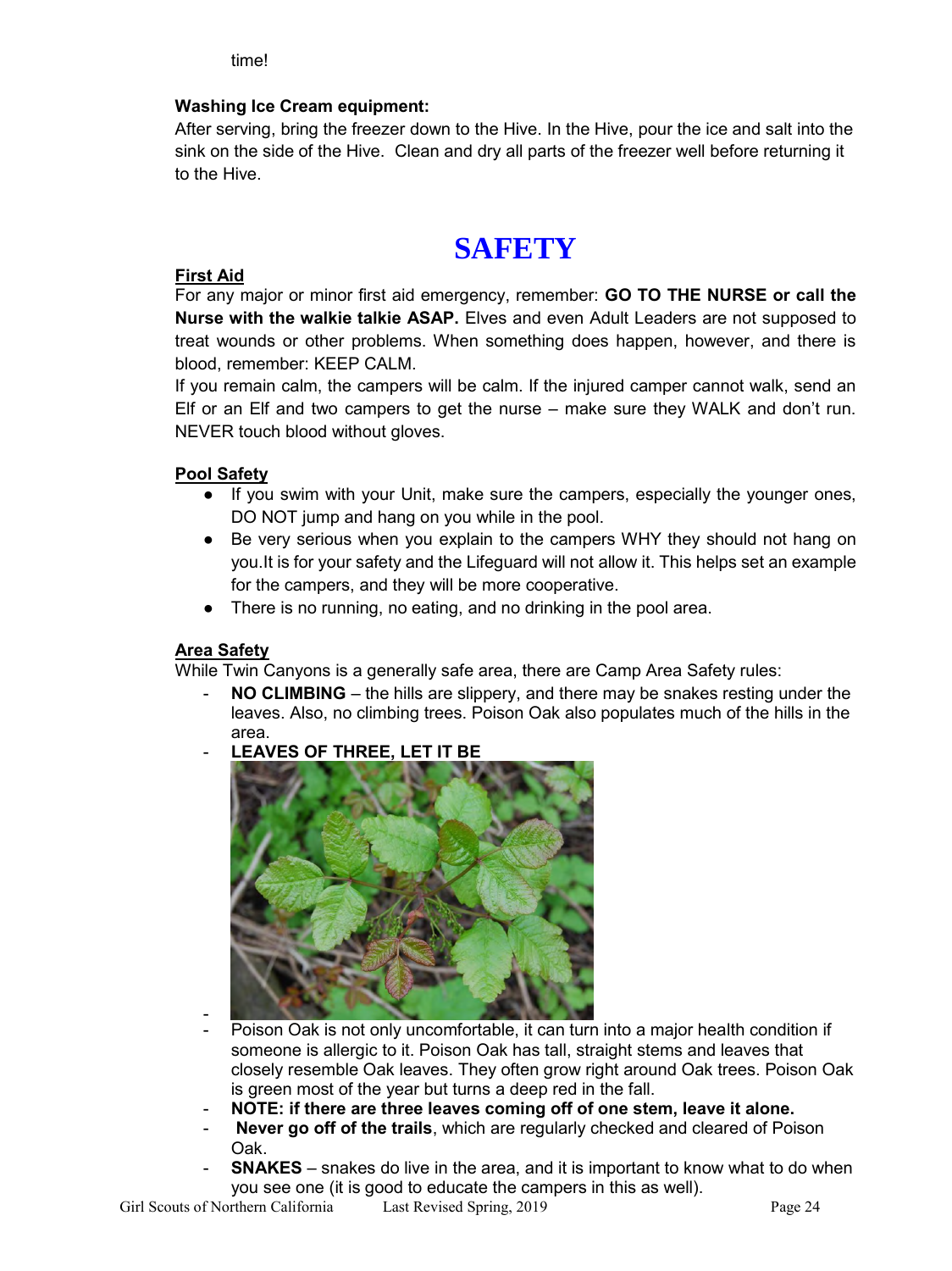- **KEEP CALM**
- Find an adult to tell.
- Tell campers that if they see a snake, they should put a hand over their mouths (so they don't scream), and point to the snake with their other hand as they move quietly backwards.
- DON'T let the campers go near it or touch it.
- Tell an adult who will call the Session Director for further instructions.
- **TICKS** wear long pants on your hikes, and you may avoid most ticks.
	- There may be ticks around, as deer inhabit our campsite and they carry ticks.
	- If you see a tick on someone, stay calm.
	- Take the camper to the **NURSE.**
	- *Do not try to get the tick out yourself***.**
- **MOSQUITOES** part of being out in Nature is dealing with bugs! Here's how to minimize bug issues:
	- Make sure all of the girls have insect repellant on
	- Apply bug spray safely and away from eyes/face.
	- When spraying bug repellent, spray it downwind and away from everyone else.
	- If someone gets bug repellent in their eyes, take them to the Nurse.
- **ANIMALS** Do not touch ANY animals as they might have been in Poison Oak. Also, fleas that carry dangerous diseases are often prevalent on animals!

**NOTE:** Why are there so many bolded words in this section? Because **SAFETY IS SO IMPORTANT!**

# Appendix A

## **Tips for Communicating with Adult Leaders**

- If you want to take on responsibility for part of an activity, ask. If you don't ask, your adult leader may not realize you want to do it.
- You may be asked to do things you don't want to do, remember that being a leader means doing the fun stuff and sometimes the not so fun stuff.
- Remember that this is a learning experience. If your adult leader gives you a suggestion to improve, receive her comments with a positive attitude and consider how you might implement them.
- You can ask for help! Your adult leader is a great source of information on how to work with younger girls.
- Some adults can be hesitant to accept ideas or suggestions from girls. It is more likely that your idea or suggestion will be heard if you start your sentence with one of the following: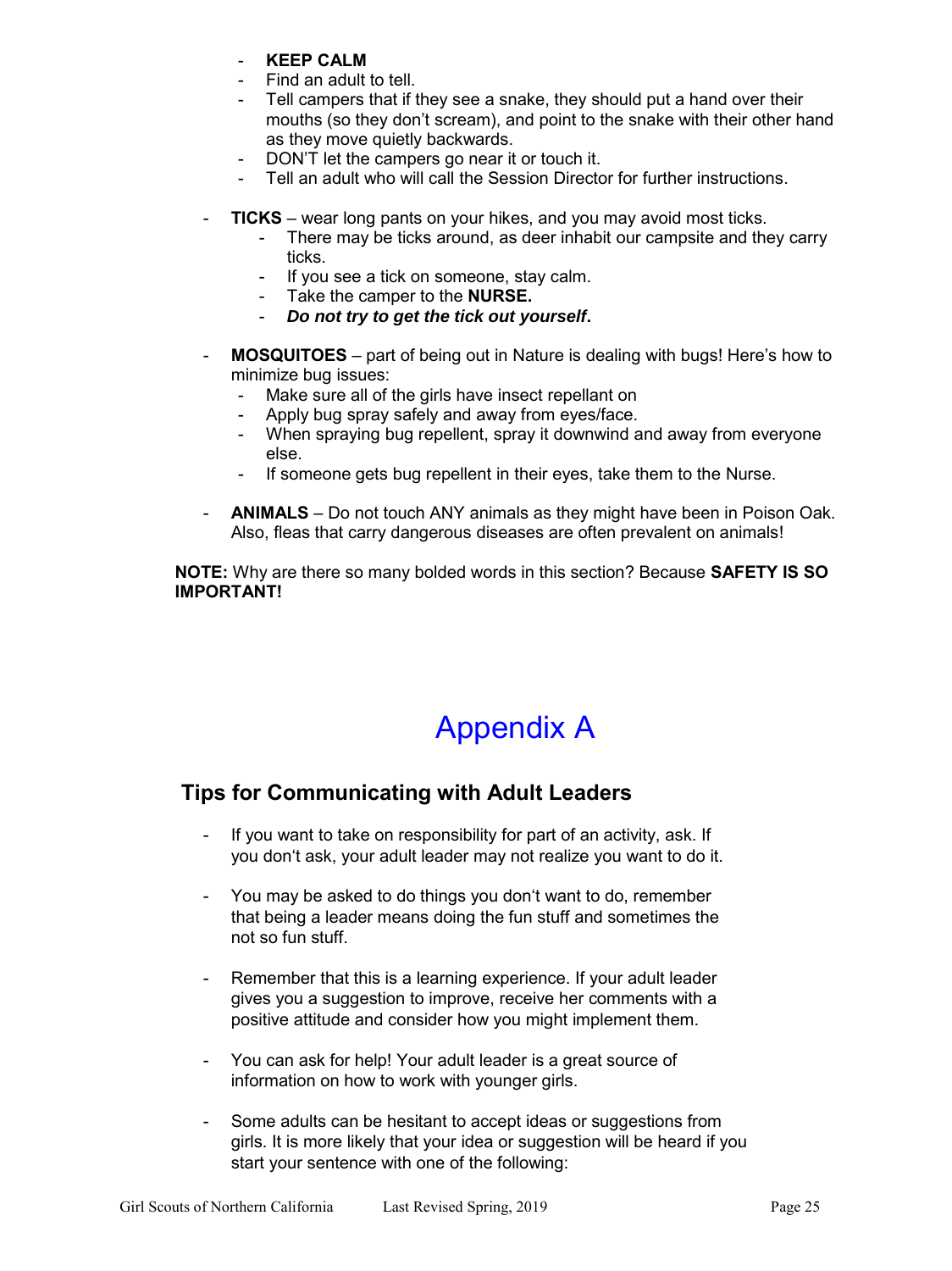- Would it be all right if I…?
- How about if we…?
- Would it help if I…?

## **The Leader In You**

One of the greatest gifts you have as a leader is your ability to inspire others – your family, your friends, your community, the media, even the world. To inspire others is to influence them in positive ways!

Your strengths and talents are the boxes which wrap those gifts. They're what give character to your voice. They are directly tied to your passion, and your passion is what propels you to create change.

What is inside you that makes you a good leader? What strengths and talents do you have that allow you to inspire others? Create an image that represents you as a leader with your leadership qualities using magazine cutouts or write a poem or story that paints a picture of the qualities that you have as a leader.

## **Communicating With Girls**

- Give clear directions (be specific).
- Give directions one step at a time, with demonstration.
- Be enthusiastic.
- Act confident and let the girls know that you know what you are doing.
- Speak directly to the girls.
- Bend or stoop so that you are near their eye level.
- Maintain eye contact.
- Listen.
- Ask questions to make sure that they understand your directions.
- Let them learn by doing.
- Be positive, instead of saying no running, tell them what you want them to do instead (walk).

## **Giving Praise**

When giving girls praise, you should focus on:

- Effort
- Strategies
- Seeking Help

*Write an example of each to practice with a scenario*

## **TIPS ON HOW TO CHANGE Group Dynamics**

**Sit Next to a Girl** - Sometimes sitting next to a girl who is acting out can help her settle down.

**Sit and Watch** - Have girls sit out for a while if they are disruptive or being overly sensitive – don't stop the whole group.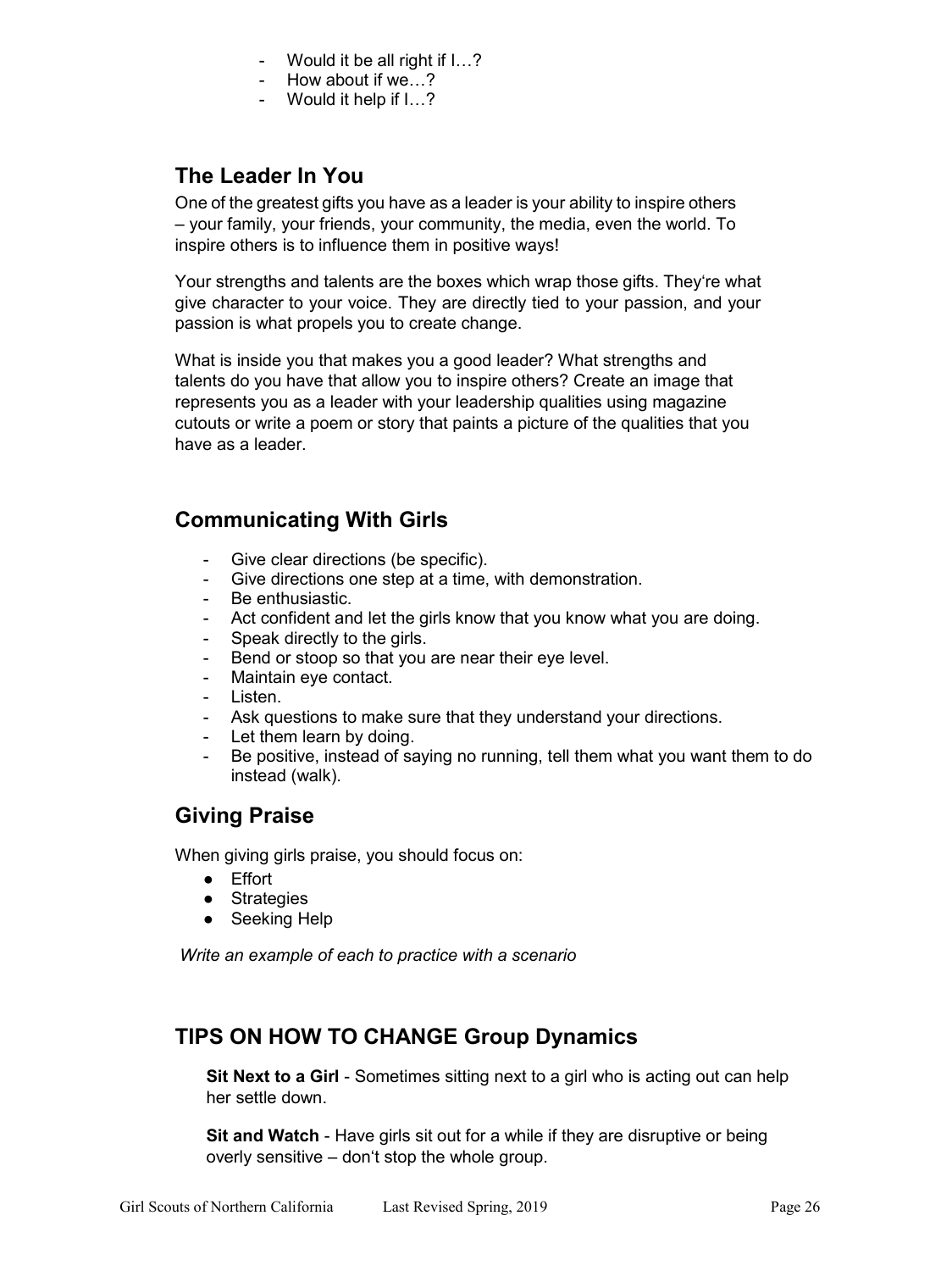**Change Activities** - Often, girls are trying to tell you they are ready to move on to the next activity

**Ignore Bothersome Behavior** - Sometimes behavior is attention getting. Ignore it if you can.

**Positive Rewards** - Give stickers (or draw a happy face on a girl's hand) for the desired behaviors.

*What other ideas do you have for managing groups?*

# **Leadership Style Inventory**

(from GSNorCal Counselor In Training - CIT Manual)

For each section, place an "X" by the statement that best describes you. Try to come to a final decision on your response choice in every case. If you find this choice hard to make in one or two cases, place a checkmark beside your second choice.

#### 1. Dominance

I belong to several groups but attend only when something really matters to me. (c)

\_\_\_\_\_I like to work on committees, but I don't like to be the chairperson. (d)

I lose interest in groups when they go along in the same old rut and don't listen to my suggestions. (a)

- I consciously seek and/or obtain leadership in many of my group activities. (b)
- \_\_\_\_\_I am often selected as leader of groups without seeking it. (e)

#### 2. Tact

People frequently misunderstand my comments. (a)

My acquaintances tell me that I am noted for handling many different situations without causing ill will. ©

People rarely resent it when I must correct what they are doing or criticize them. (d)

I consciously study how to handle people tactfully. (e)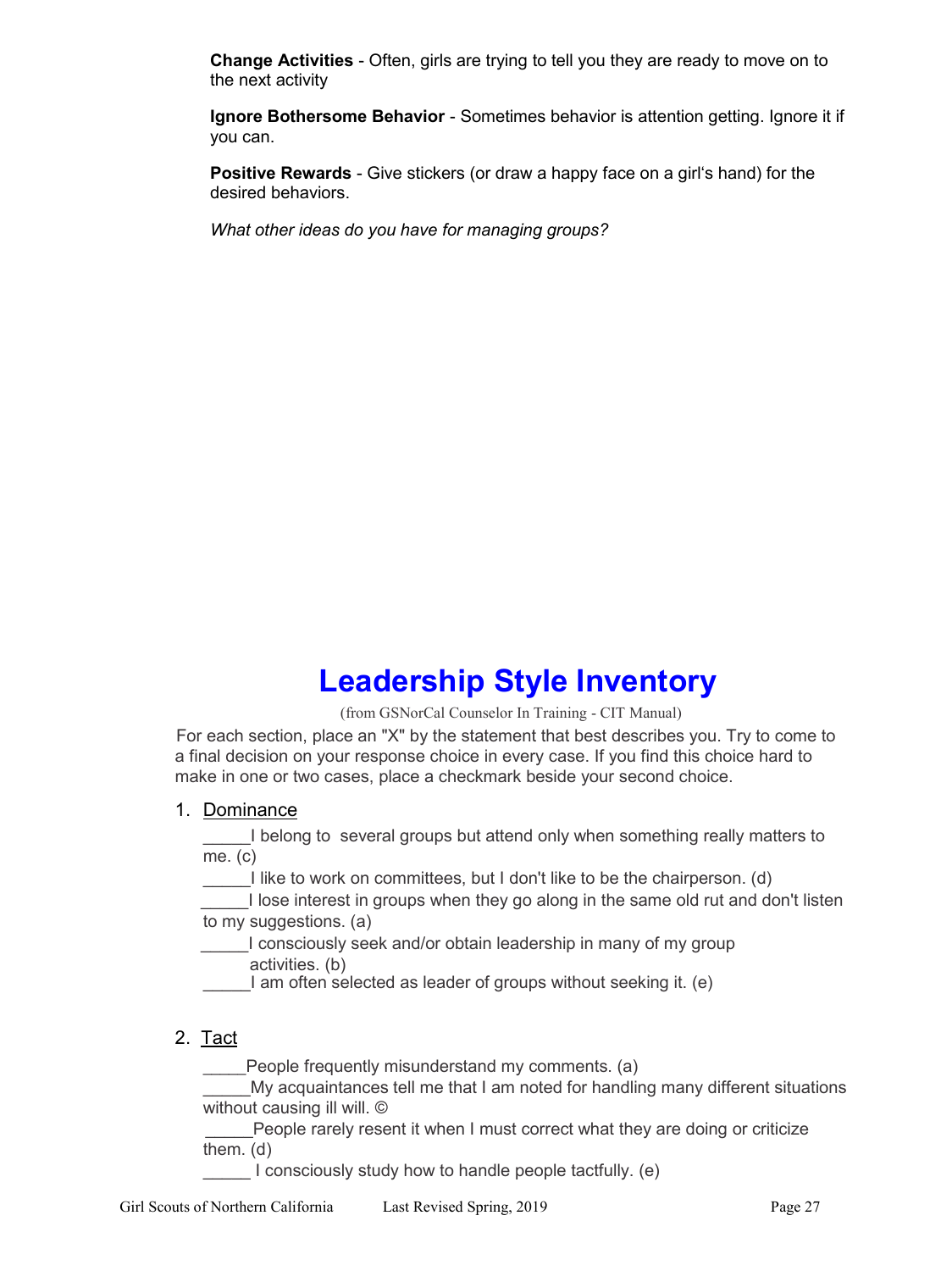Before I try to get others to accept my point of view, I first try to find out how they feel so I can adapt my ideas to theirs. (b)

#### 3. Communication

I always assume the other person will be friendly, and I take the initiative in meeting them more than halfway.(e)

People tell me they come to me with problems they wouldn't even discuss with their own families. (d)

I always try to give the other person some incentive or some reason for doing what I want done.(b)

When a conversation lags at a party of strangers, I try to fill in the gaps by finding a topic of general interest. ©

I have some definite ideas about the failings of younger and older generations, and I don't hesitate to express them. (a)

#### 4. Maturity

I want what I want when I want it, regardless of consequences to others and myself. (a)

I frequently let others have the last word. (e)

\_\_\_\_\_I have been told that I can take well-meant, constructive criticism graciously. (d) I believe in telling others the truth if it is for their own good. (b)

I take a stand on issues I believe in, even if they are unpopular, after looking into the pros and cons. ©

#### 5. Attitudes

I get annoyed when people don't do things my way. Sometimes my temper gets the best of me.(a)

I try to show the attitude toward the other person that I want them to show to me. (b)

I believe I should make every effort to accept change, and I try to keep changing with the times. (e)

I patiently listen to people with whom I disagree. (d)

I change my mind when it comes to making a decision. Sometimes I wait so long that circumstances force me to make a decision.(c)

#### 6. Cooperation

- When people have a misunderstanding, I try to intervene and reconcile them.(d)
- In dealing with coworkers or peers, I try to put myself in their shoes and act toward them the way I'd like them to act towards me.(c)
- I am willing to accept the help of others, provided it does not interfere with their work.(e)
- \_\_\_\_\_When I want information from others, I feel I have a right to demand it because I am acting on behalf of my boss.(a)
- If my boss says to me, "Tell so-and-so I want this right away," I change the message and voice tone to,"The boss would appreciate this as soon as possible." (b)

#### **Score**

Make two lists of your leadership styles by adding up the X's and checks you marked.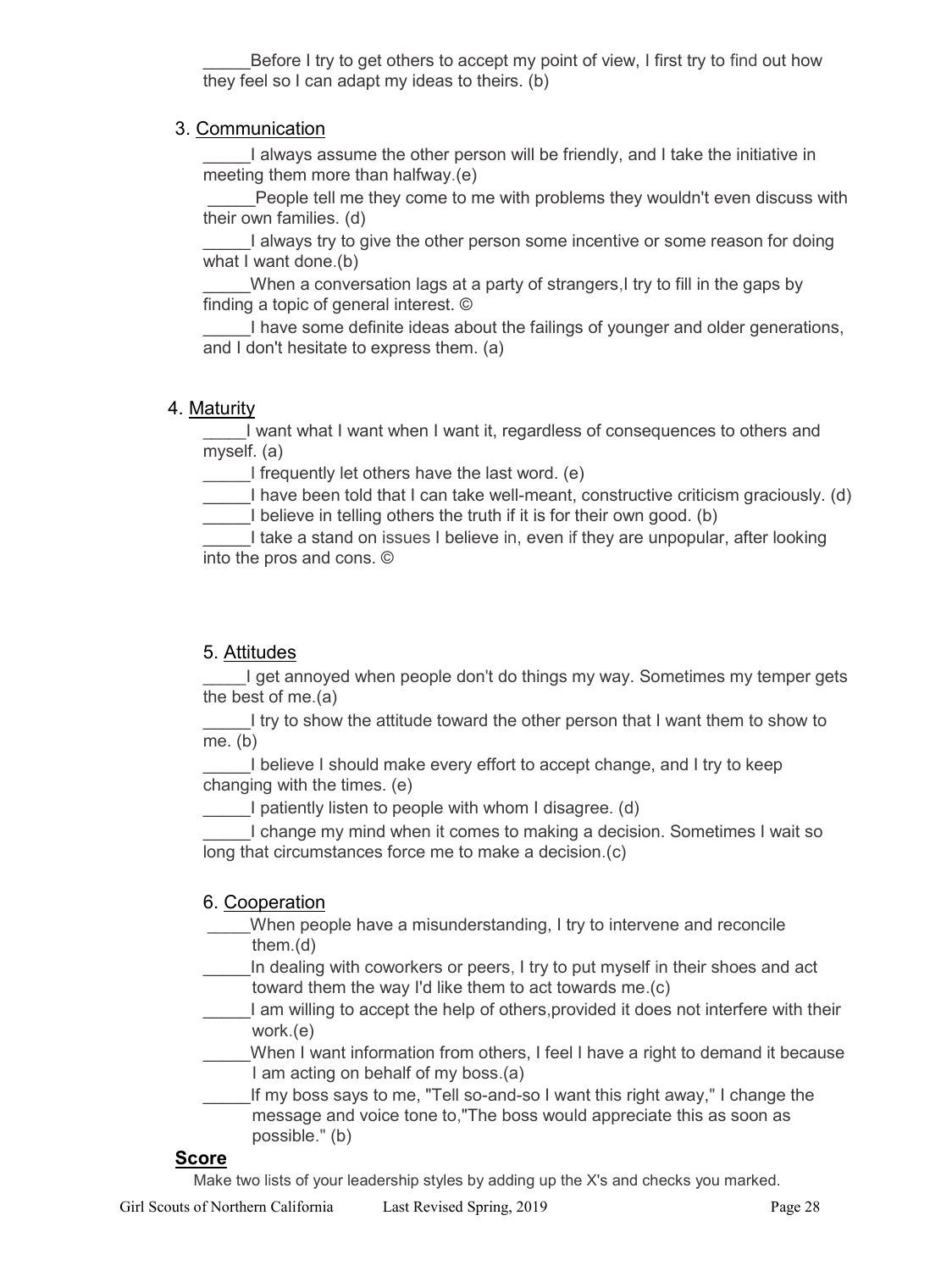|           | 1st choice (X)                     | 2nd choice (check)                        | <b>Total</b> |
|-----------|------------------------------------|-------------------------------------------|--------------|
| No.of A's |                                    |                                           |              |
| No.of B's |                                    |                                           |              |
| No.of C's |                                    |                                           |              |
| No.of D's |                                    |                                           |              |
| No.of E's |                                    |                                           |              |
|           | This is your<br>predominant style. | You have tendencies in<br>this direction. |              |

**Check the descriptions below to see what Leadership Style you have!**

# **Leadership Styles Descriptions**

#### **Power (A)**

**Attributes:** seeks influence and prestige, control, authority, pursuit of power; ultimate goal is position, needs to be able to measure 'success'

Famous examples: Oprah Winfrey, Nancy Pelosi

#### **Beauty (B)**

**Attributes:** Seeks beauty, symmetry, and harmony, style is more important than personality; self-sufficient, individualistic, likes 'good' taste, appearance, elegance

Famous examples: Coco Chanel, Betsy Johnson

#### **Social (C)**

**Attributes:** Love of fellow beings, humanitarian concern for others' welfare, will not act for material gain without first considering others, cannot relate to those who are unsympathetic nature of other types

Famous examples Coretta Scott King, Mother Teresa

#### **Knowledge (D)**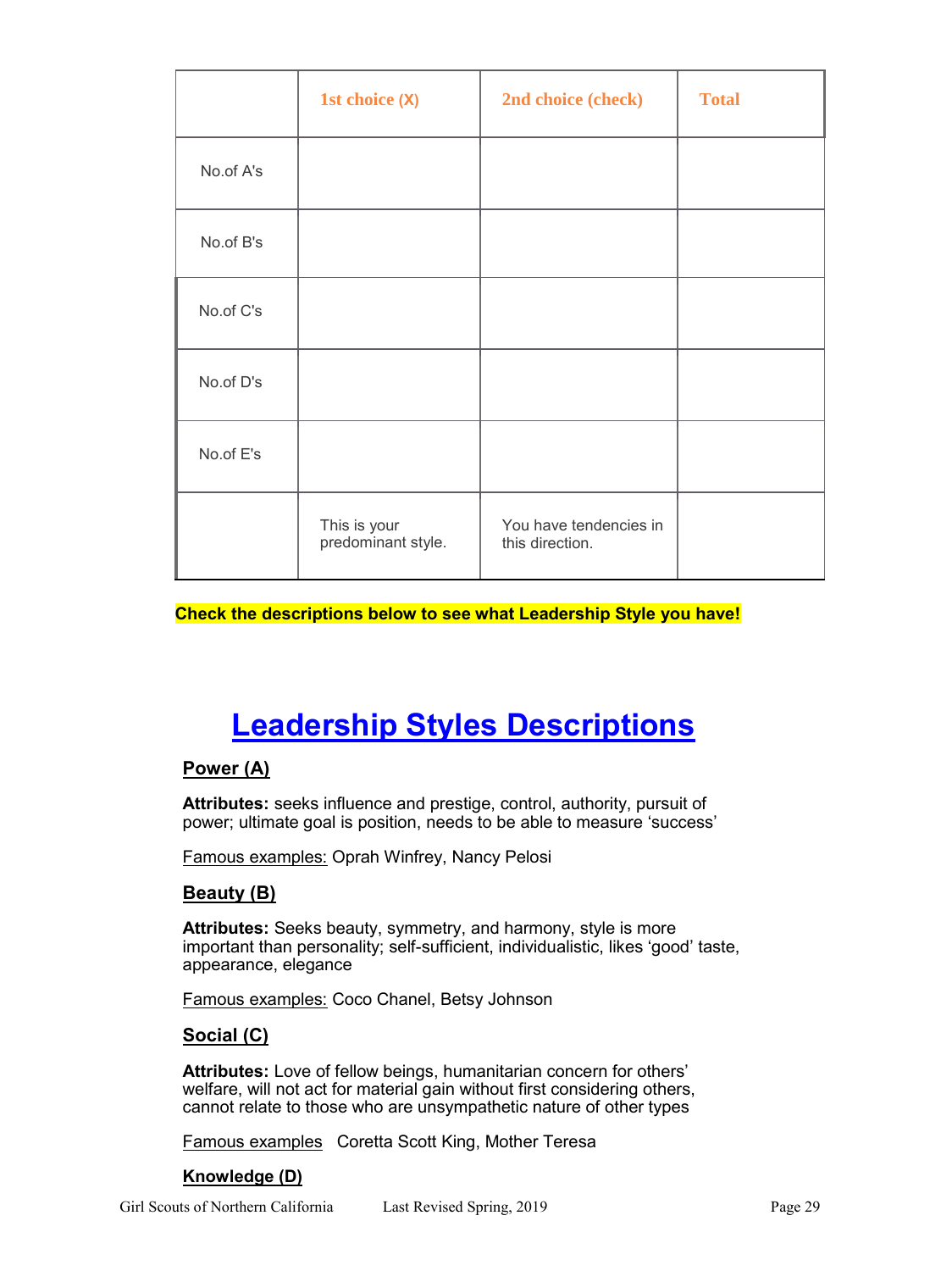**Attributes:** Values truth and knowledge above all thinking, learning is important, knowledge is power, values science, research and theory; can be detached and gets impatient with others who don't know the materials

Famous examples: Ruth Bader Ginsberg, Jane Goodall

#### **Resource (E)**

**Attributes:** Practical, useful information resource, efficient; no use for knowledge that isn't useable and practical; makes grades and gets the grade (but not there to 'learn' for the sake of knowledge)

Famous examples: Sheryl Sandberg, Meg Whitman

# APPENDIX B SONGS, GRACES, PATRIOTIC **SONGS**

Click here for: **[DDC Elf Website songs page](https://sites.google.com/view/ddcelves/songs)**

#### **Other Website with recordings to learn the tune:**

<https://www.scoutsongs.com/categories/patriotic-songs.html>

## **GRACES**

#### **'Neath These Tall Green Trees**

'Neath these tall green trees we stand Asking blessings from Thy hand. Thanks we give to Thee above For our health and strength and love.

#### **Bless our friends (tune of Edelweiss)**

Bless our friends Bless our food Come O Lord and sit with us May we talk Glow of peace Bring your love to surround us Friendship and peace may we bloom and grow Bloom and grow forever Bless our friends Bless our food Bless our dear home forever.

**The Girl Scout Family** (tune of Adams Family) We thank you God for giving The food that keeps us living The songs, the fun, the friendship The Girl Scout family.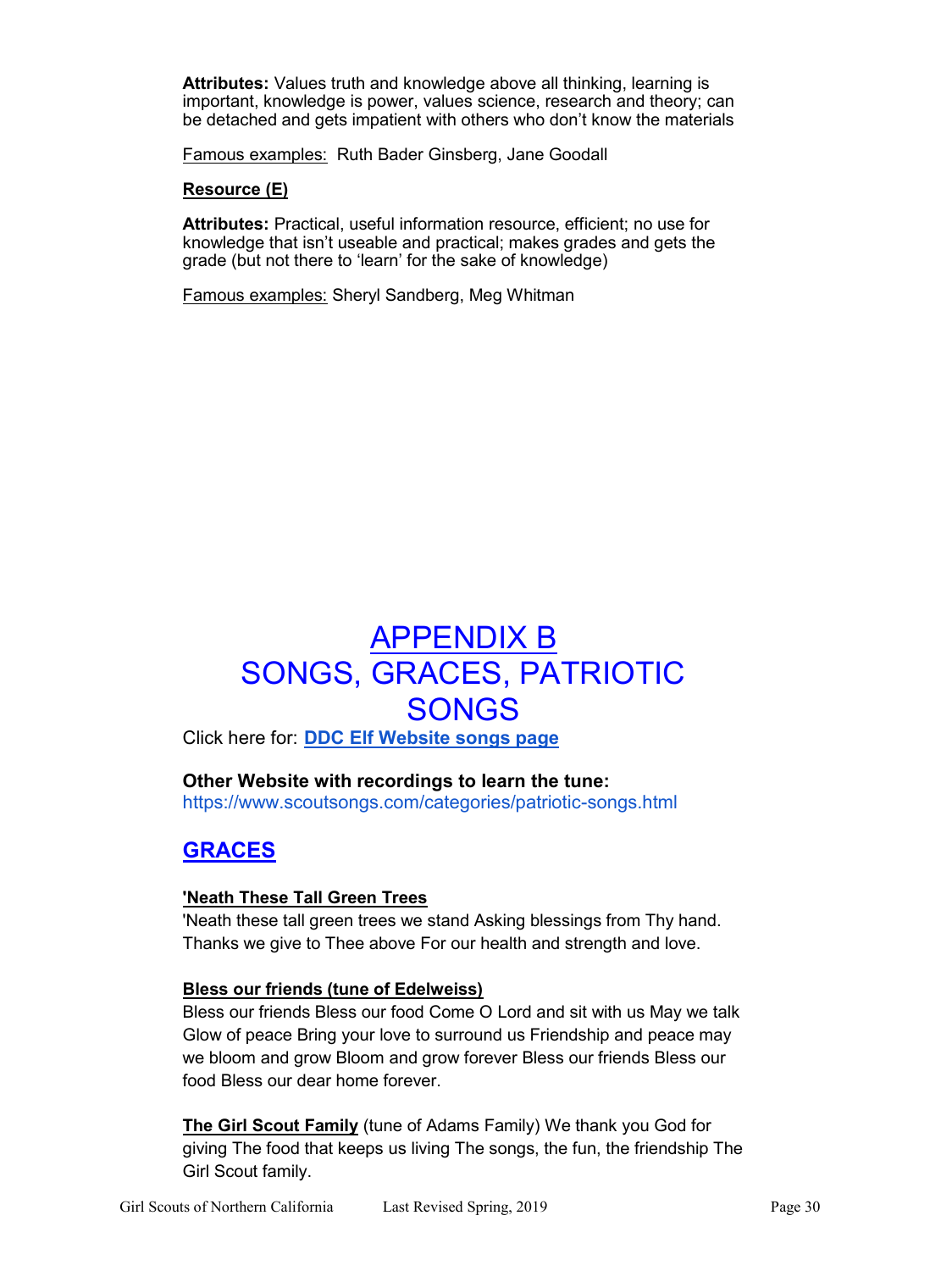#### **Johnny Appleseed**

The Lord is good to me And so I thank the Lord For giving me the things I need The sun and the rain and the appleseed The Lord is good to me

#### **Hark to the Chimes**

Hark to the chimes Come bow your head. We thank Thee Lord For this good bread.

#### **God is Great**

God is great, God is good. And we thank Him for our food. We're gonna thank Him in the morning, noon & night We're gonna thank our God 'cause He's outta sight. Amen. Ch ch chh ch ch chh ch Amen. Ch ch chh ch ch chh ch ch Amen

#### **Gracias Senor**

Gracias Senor ,Alleluia Gracias Senor Alleluia Gracias Senor Alleluia Gracias Senor.

#### **Back of the bread**

Back of the bread is the flour. Back of the flour is the mill. And back of the mill is the wind and the rain And the Father's will.

#### **For Health & Strength**

For health and strength and daily bread We praise Thy name O Lord.

**Give Thanks to the Lord** (may be a round) Give thanks to the Lord always and again I say give thanks (clap clap) Give thanks to the Lord always and again I say give thanks (clap clap) Give thanks, Give thanks and again I say give thanks Give thanks, Give thanks and again I say give thanks

## **FLAG CEREMONY SONGS**

**Make New Friends** (Arch of Silence) Make new friends, but keep the old One is silver and the other gold. A circle's round, it has no end, That's how long I want to be your friend.

**Listen Listen Listen (Arch of Silence)** Listen listen listen to my heart's song, Listen listen listen to my heart's song. I will never forget you, I will never forsake you I will never forget you, I will never forsake you.

#### **You're a Grand Old Flag**

You're a grand old flag, You're a high-flying flag, And ever in peace may you wave. You're the emblem of The land I love The home of the free and the brave. Every heart beats true For the red, white, and blue Where there's never a boast or brag. But should auld acquaintance be forgot Keep your eye on the grand old flag.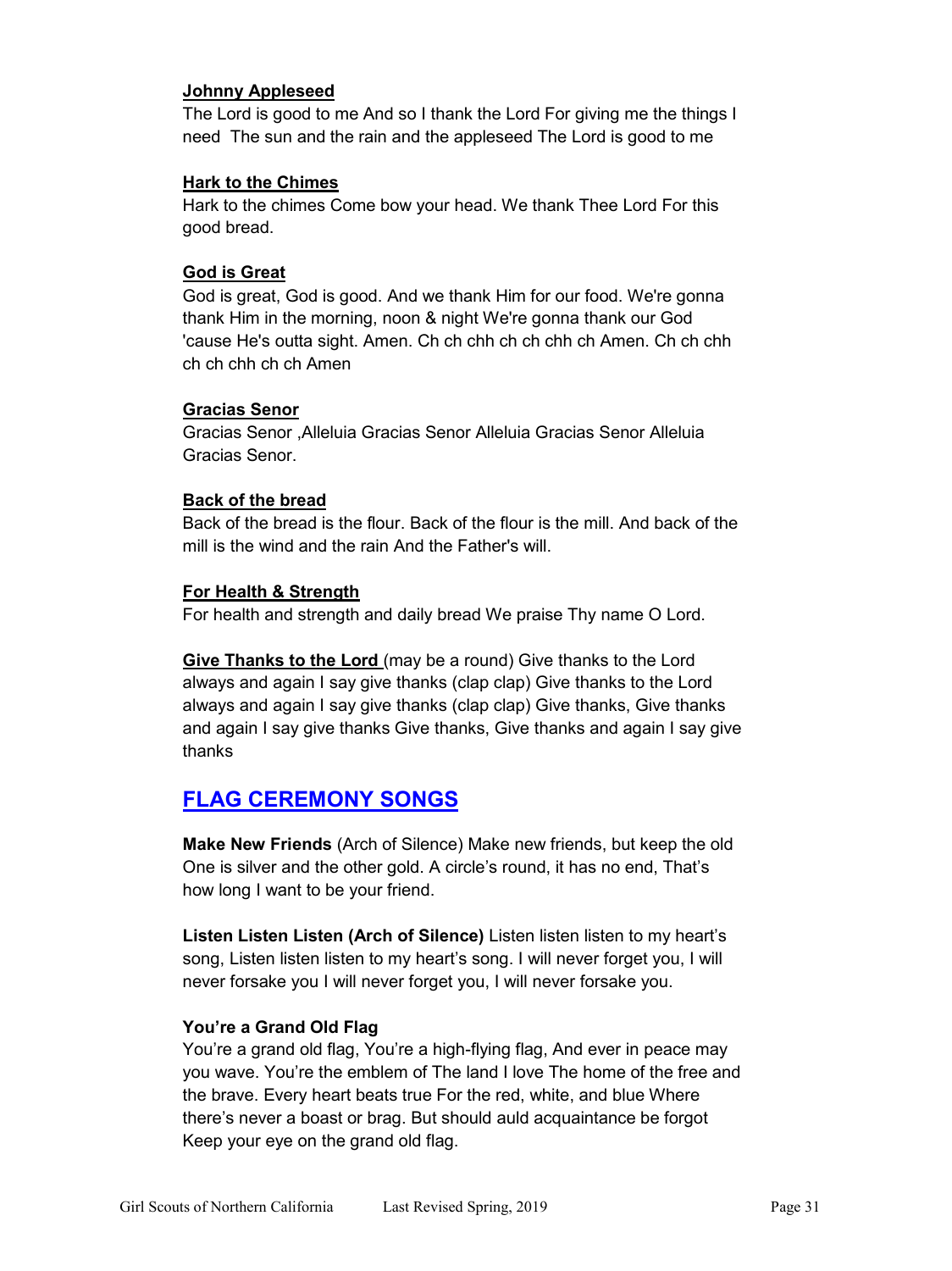#### **America the Beautiful**

Oh beautiful, for spacious skies And amber waves of grain. For purple mountains majesty Above the fruited plains. America, America, God shed his grace on thee And crown thy good with brotherhood From sea to shining sea.

#### **My Country 'tis of Thee**

My country 'tis of thee Sweet land of liberty Of thee I sing. Land where my fathers died Land of the pilgrim's pride From every mountainside Let freedom ring.

#### **Yankee Doodle** (reserve for Ants/Tags units)

Yankee Doodle went to town A-riding on a pony He stuck a feather in his hat And called it macaroni

*Chorus:*

Yankee Doodle, keep it up Yankee Doodle dandy Mind the music and the step and with the girls be handy!

#### **God Bless America**

God Bless America, Land that I love. Stand beside her, and guide her Thru the night with a light from above. From the mountains, to the prairies, To the oceans, white with foam God bless America, My home sweet home.

#### **This Land is Your Land**

*Chorus:* This land is your land, this land is my land From California, to the New York Island From the redwood forest, to the gulf stream waters This land was made for you and me

As I was walking a ribbon of highway I saw above me an endless skyway I saw below me a golden valley This land was made for you and me

(Repeat Chorus)

#### **Daytime Taps – Lyrics**

Thanks and Praise, For our Days Neath the sun, 'neath the stars, 'neath the sky, As we go, this we know, God is nigh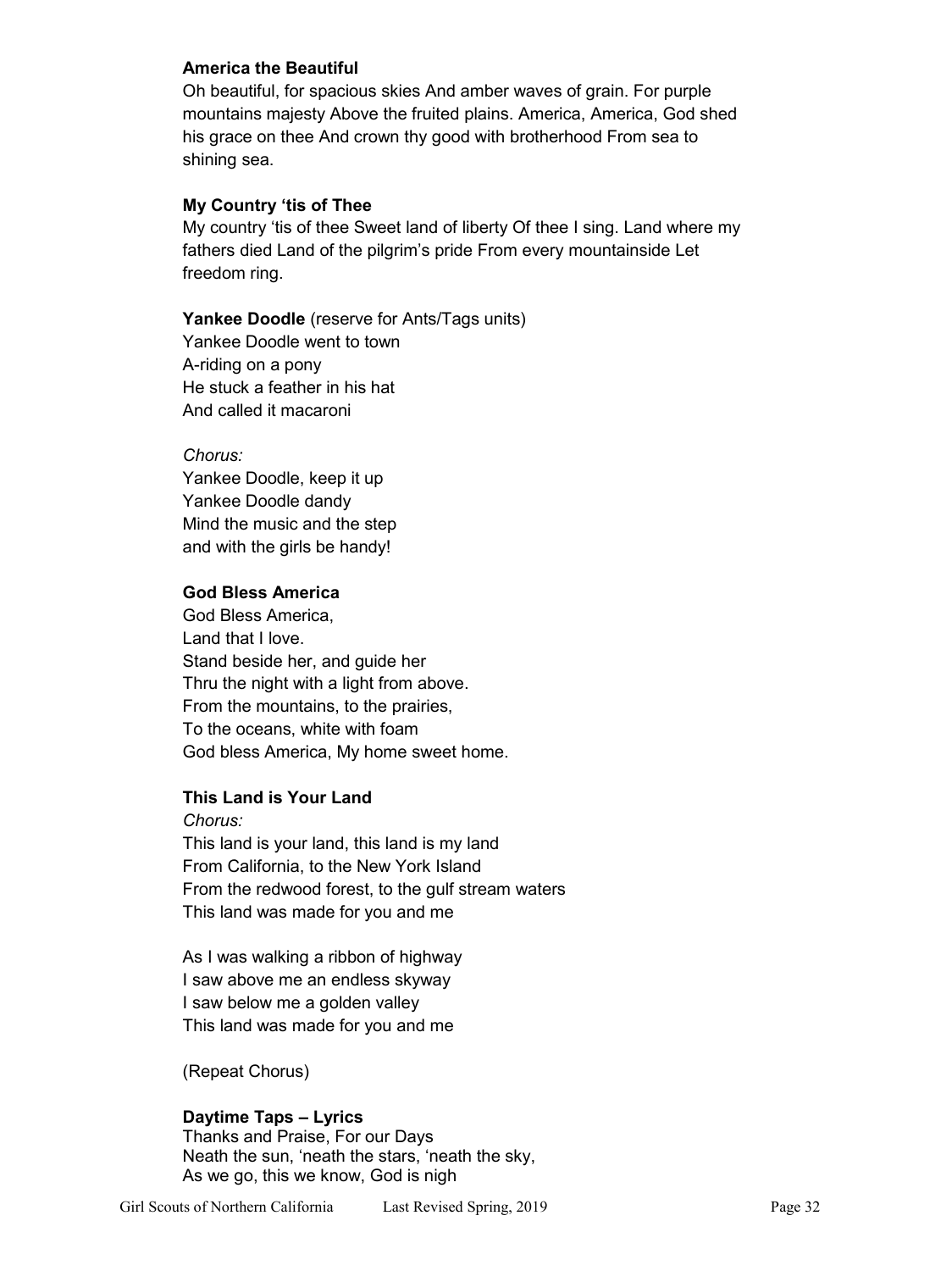### **MARCHING SONGS**

(unit) means to insert the name of your unit, for example, Buckeye. \* means it's a repeat-after-me-song

#### **Hey-dee Hey-dee Hi-dee Ho \***

Hey-dee Hey-dee Hi-dee Ho Wibbly wobbly wibbly woe. Hold your head up to the sky. Mighty (your unit here) passing by. Sound off one-two Sound off three-four Bring it on down now One-two-three-four One-two three-four.

**Little Birdy in the Sky (tune of Hey-dee)\*** Little birdy in the sky Why'd you do that in my eye. I'm a (unit) I don't cry I'm just glad that cows don't fly. Sound off one-two Sound off three-four Bring it on down now One-twothree-four One-two three-four.

#### **Left, Left, Left-Right-Left**

Left, Left, Left-Right-Left My back is breaking My belt's too tight My hips are shaking from left to right Say unh, ungowa (Unit)'s got the power. We said it, we meant it, We're here to represent it. Go, (unit)!

#### **We are the (Unit)** you can also make this a \* song

We are the (unit) Mighty mighty (unit) Everywhere we go-o People want to know-o Who we are So we tell them We are the (unit) Mighty mighty (unit) Everywhere we go-o (… .continue repeating song until destination)

#### **From Coast to Coast\***

From coast to coast (unit) unit is the most. I said from coast to coast (unit) unit is the most. Na na-na-na-na Na na-na-na-na-na. Na na na na na na na Na na na na na na. From pool to pool (unit) unit's really cool… From flower to flower (unit) unit's got the power… make up your own verses!)

## **ANNOUNCEMENTS**

Announcements, announcements, announcements. It's a horrible death to die, a horrible death to die, It's a horrible death to be talked to death, a horrible death to die. Announcements, announcements, announcements. Have you ever seen a windbag, a windbag, a windbag Have you ever seen a windbag, a windbag like her.

Make your speeches nice and short, nice and short, nice and short Make your speeches nice and short, we don't like 'em.

The window, the window, the second story window With a heave and a ho and a mighty throw, we threw her out the window.

We sold our cow, we sold our cow, We have no use for your bull now. One little, two little, three little announcements Four little, five little, six little announcements Seven little, eight little, nine little announcements Ten little announcements more.

Rent a nag, rent a nag, rent a nag, rent a nag today Our directors are the nags in each and every way. Hey!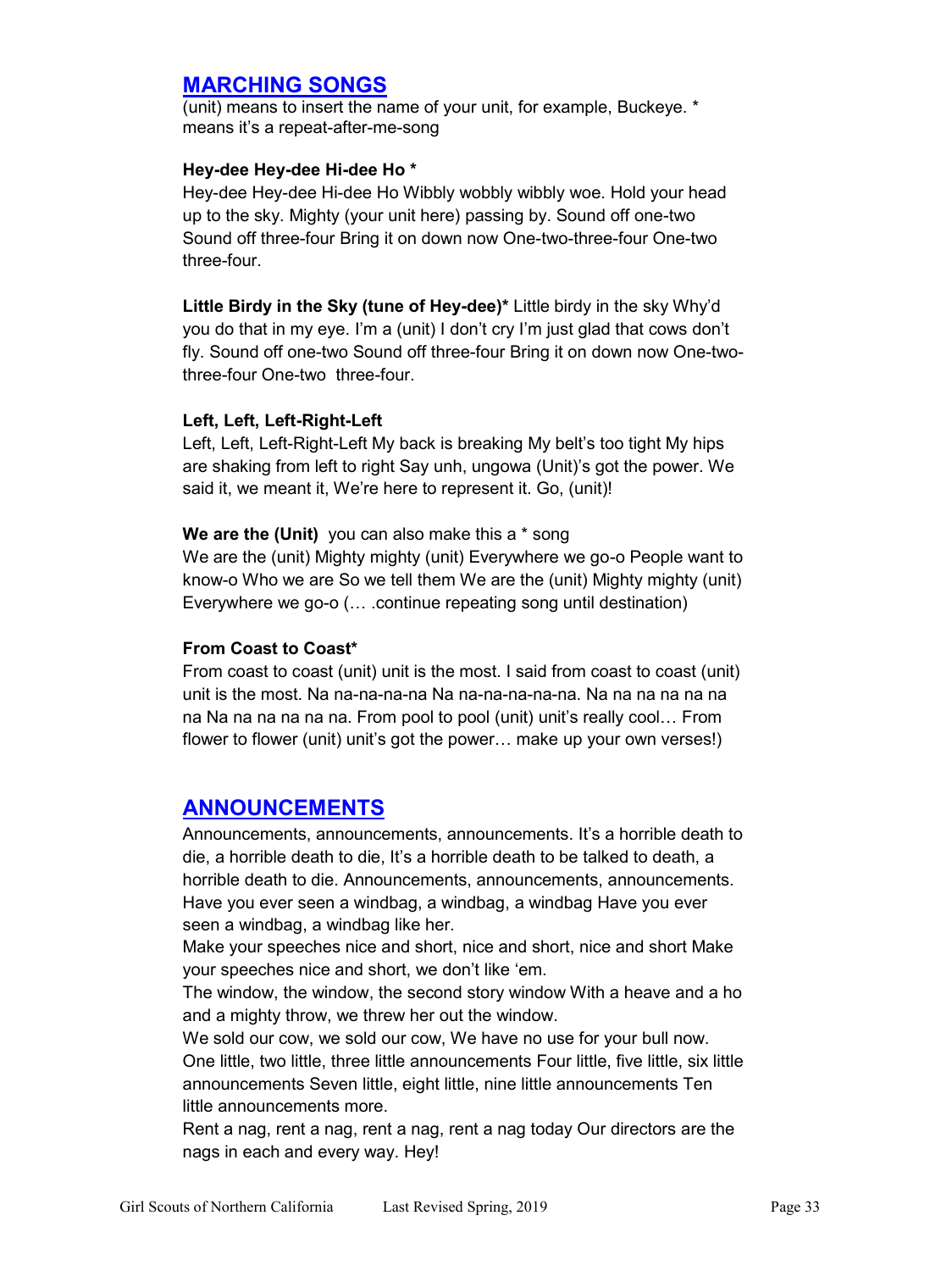# **ACTIVE SONGS**<br>Alice the Camel

**Spirit** An Austrian Went Yodeling **I Wish I Were a Little** Piece of Orange Aroosta Shaw\* Jaws Backwards Song King Tut<sup>\*</sup> **Bananas Unite Little Red Caboose** BINGO Minnie's Bloomers Black Socks **The Moose Song**\* Boom Chicka Boom\* My Bonnie Lies Over the Ocean Brownie Smile Song **Constanting Solution** Cld MacDonald Calamine Lotion\* Old Mother Leary Donut Shop Controller Controller Controller Controller Controller Controller Controller Controller Controller Do Your Ears Hang Low **Pink Pajamas** "G" for Generosity express Pat<sup>\*</sup> Gooey Duck **Rock** 'n' Rock 'n' Roll Great Green Globs of Greasy Grimy Gopher Guts Sara Sponda Gump Gump Super California **Surfers** Hear the Lively Song of the Frogs in Yonder Pond Tarzan\* Hoiman the Woim **Three Little Angels** Hey, Hey I Am a Frog (Badump Badump) Waddle-ee Atcha I am a Pizza\*  $\blacksquare$ I'm a Little Piece of Tin

I've Got that Girl Scout

## **Appendix C [RECIPES](https://sites.google.com/view/ddcelves/recipes) -** [DDC Elf Website](https://sites.google.com/view/ddcelves/recipes?authuser=0)

#### **FAVORITE TWIN CANYON RECIPES MAIN DISHES**

#### **SALADS**

#### **Tossed Salad – Not Cooked**

Tear one or two small heads of lettuce, celery, green onions, cucumber, radishes, green pepper, and tomatoes (or add ingredients of your choice). Enjoy with Ranch dressing!

#### **Friendship Salad – Not Cooked**

Each person brings a piece of fruit. Cut it up and combine in a bowl.

#### **SNACKS**

#### **Trail Mix – Not Cooked**

Mix together any amount of munchies for a yummy snack! To keep the cost low, the unit leaders can ask campers to bring one item: cereal, peanuts, popcorn, pretzels, crackers, marshmallows, raisins, other dried fruit, M&Ms, chocolate chips, etc.

#### **FOIL PACKETS**

#### **Instructions:**

1. Assemble individual meals in a square of heavy foil or doubled lighter foil: Use minute rice or sliced raw potatoes – the outermost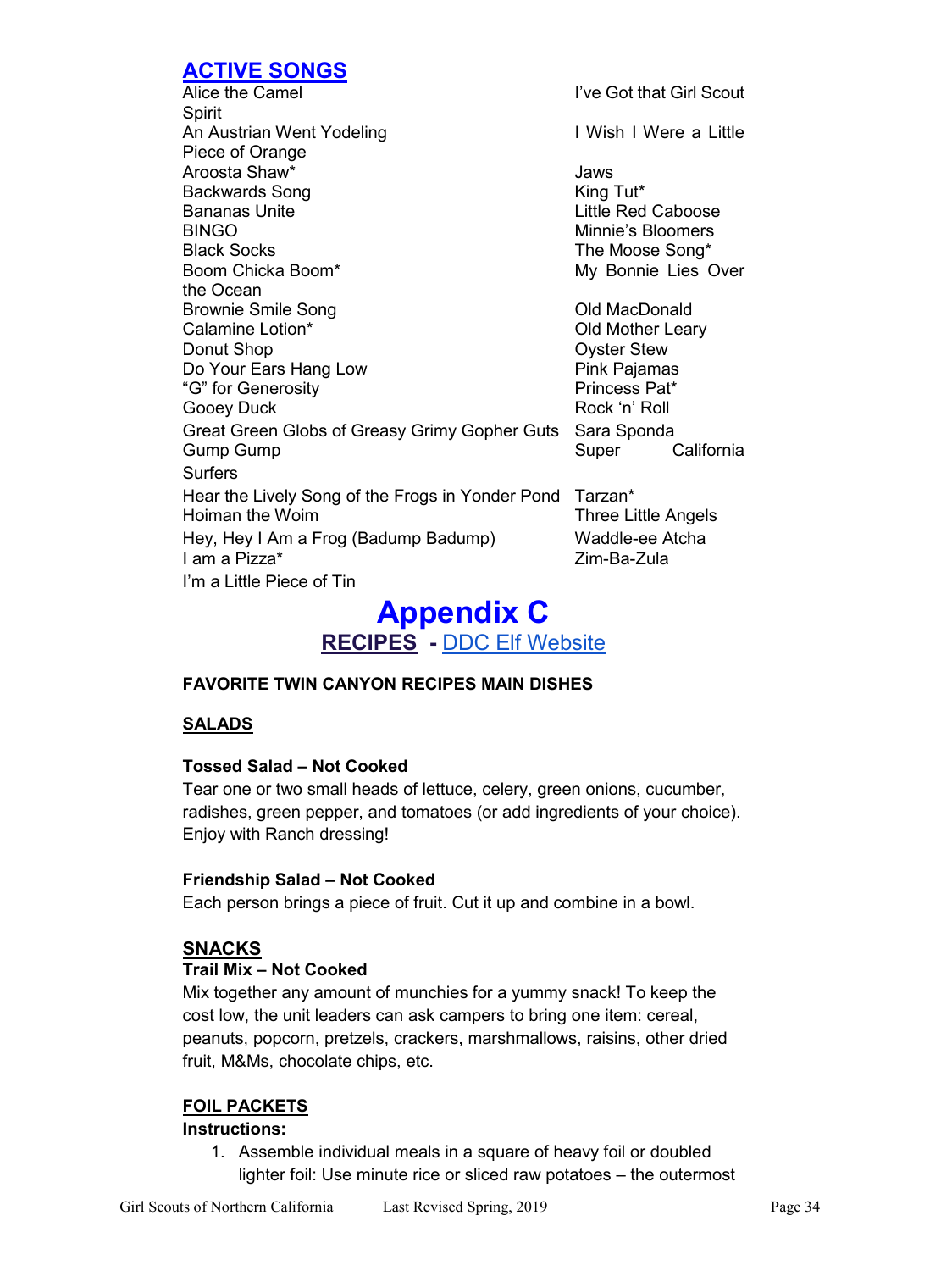might burn, that's ok.

- 2. Add a hamburger patty or a boneless/skinless chicken breast (make sure it cooks all the way through!).
- 3. Add sliced vegetables carrots, onions, zucchini, whatever.
- 4. Add teriyaki sauce or barbeque sauce or other sauce of your choice (packet needs some liquid to create steam), salt & pepper.
- 5. Wrap up the foil carefully, sealing it (use a "drugstore wrap").
- 6. Bake on coals for 30 minutes, turning once.

#### **BOX OVEN**

#### **English Muffin Pizza – Box Oven**

- 1. Place ½ English muffin on baking sheet.
- 2. Top with Ragu sauce, then grated Mozzarella cheese and condiments (optional: pepperoni, sausage, veggies, etc.)
- 3. Bake in box oven until cheese is bubbly.

#### **DESSERTS**

## **Ice Cream – Not Cooked**

#### *Ingredients:*

2 Cups Half & Half

- 2 Cups Heavy Whipping Cream
- 1 ½ Cups Sugar

1 Teaspoon Vanilla

#### **Instructions:**

Mix and pour into ice cream freezer can. Use freezer as directed (see Ice Cream Freezer section of your manual).

#### **Orange (or Root Beer) Sherbet – Not Cooked**

Mix 2 cans sweetened condensed milk and one 2 liter bottle of orange soda (or root beer). Pour into freezer and use as directed.

#### **Éclairs – Stick Cooking (over Coals)**

Instructions:

- 1. On one end of  $\frac{3}{4}$ " dowel, wrap a triangle of pre-made Pillsbury croissant dough.
- 2. Place over coals,rotating until brown.
- 3. Remove Éclair, and fill with instant pudding using a sandwich bag with the corner snipped to pipe it into the eclair.

# **Appendix D FLAG CEREMONIES**

## ARCH OF SILENCE

When the Directors excuse the camp to flag, the Elves form one or two arches, through which all other campers and camp personnel walk through. Once through the Arch of Silence, there should be NO TALKING AT ALL.

## FLAG CEREMONY ETIQUETTE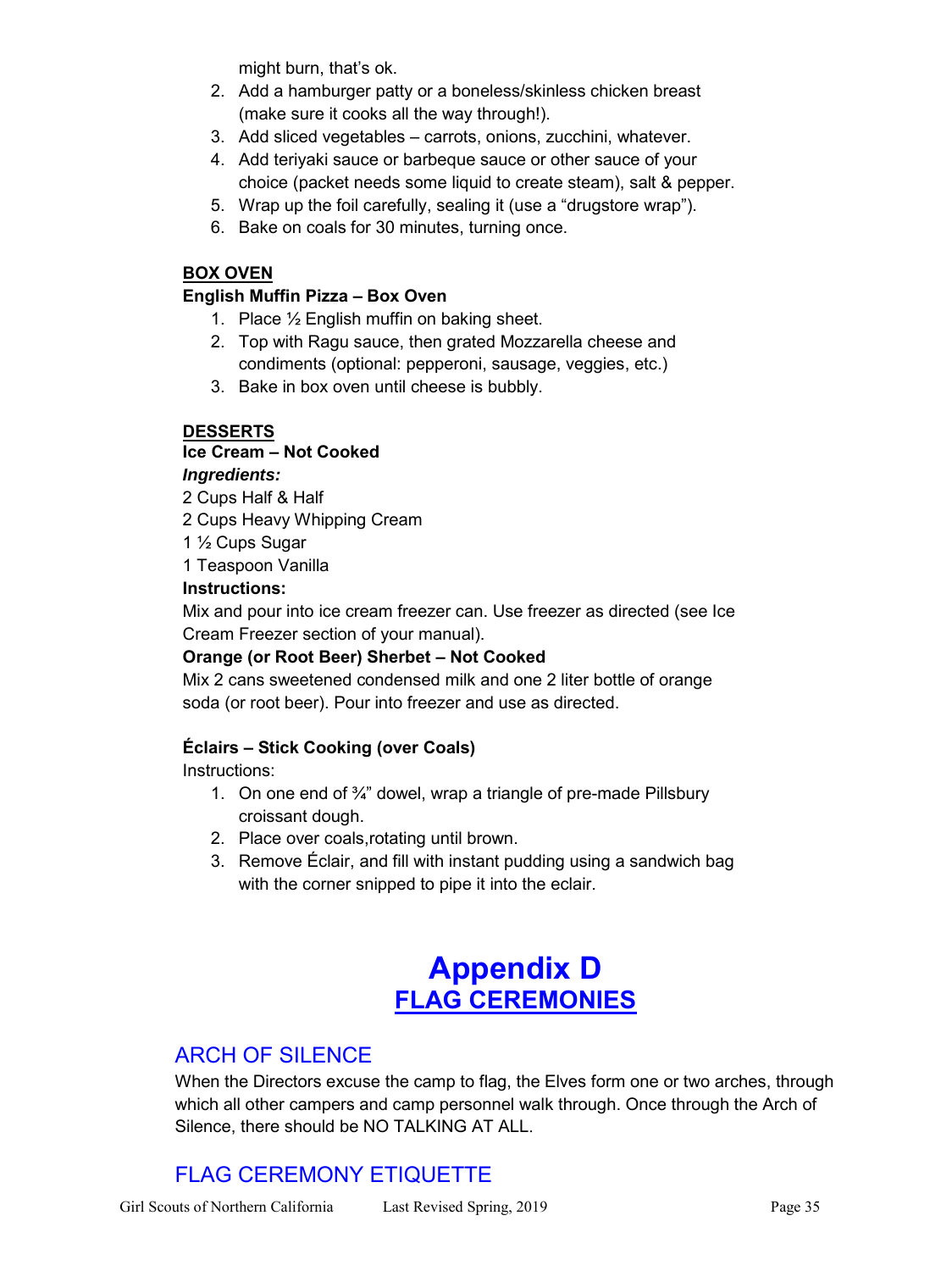- Campers form a horseshoe with the opening facing the flagpole.
- There is to be NO TALKING among campers, adults, or Elves. As Elves, set a good example. If girls in your unit are talking, try to get them to be quiet.
- No one is to cut across the horseshoe once the ceremony has started. Please discourage your girls from doing so.
- There should be no hats on any heads or any objects in any hands at the start of the ceremony. Feel free to remind the camp before the ceremony starts.
- Those in the Color Guard DO NOT speak, sing, or talk. They are SILENT at ALL TIMES. (They do not say the Pledge, the Promise, or sing the song. They keep their hands by their sides.)
- Remind your unit that your right hand goes over your heart when the first clip is attached to the flag (Flag Up) or the Color Guard's hand touches the rope (Flag Down). Your hand is removed after saying the Pledge (Flag Up) or singing Taps (Flag Down).
- The Caller (or Callers) need to be LOUD. Remind the girls to speak up. Also, try to keep them serious. They should not be giggling or laughing.
- If you choose to wear sashes, the Color Guard wears red sashes around their waists. The Flag Bearer (who holds the flag) has a red sash from the right shoulder to the left hip. The Caller wears a red sash in the same manner as the Color Guard.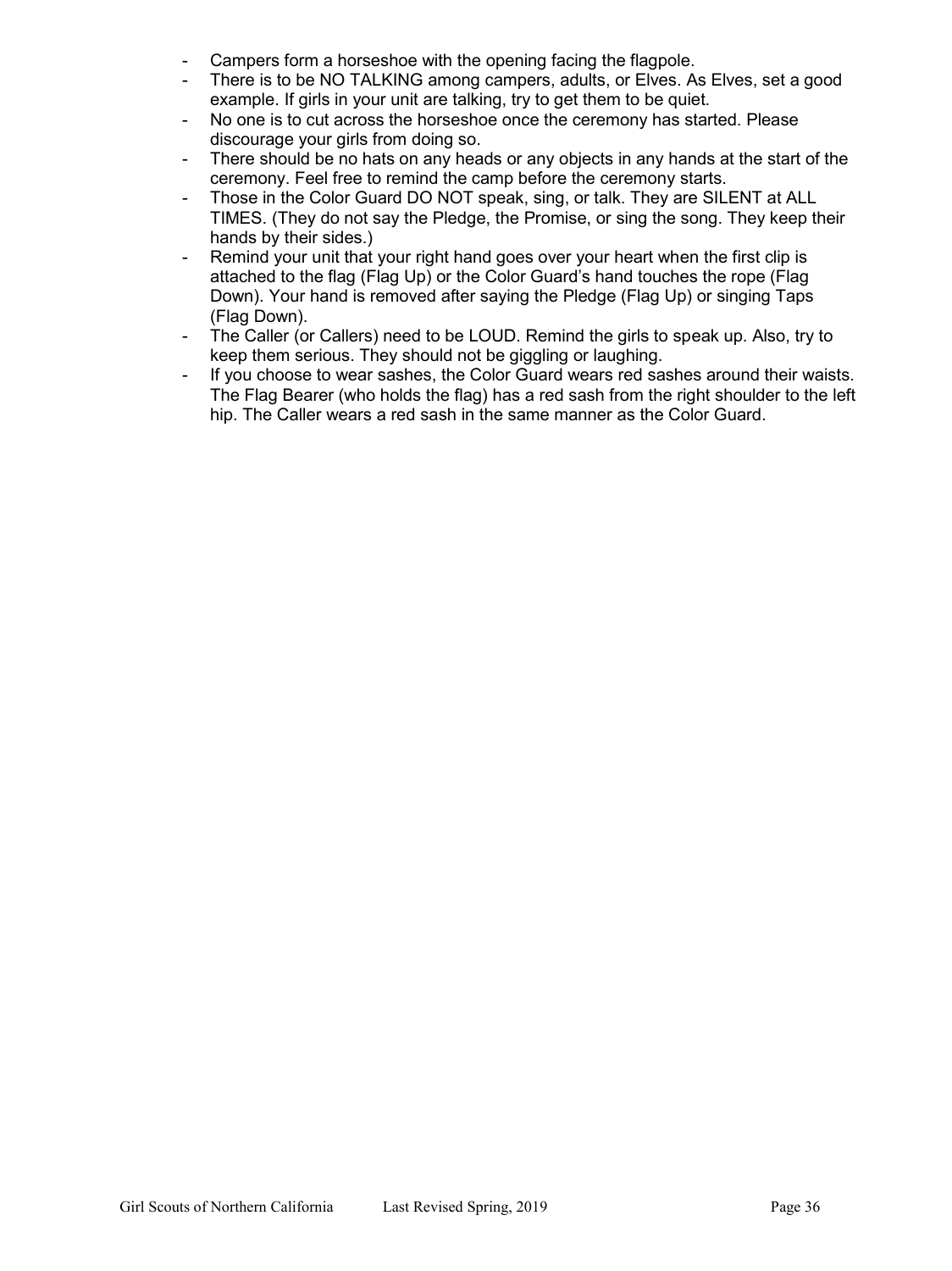# **Appendix E GAMES**

Game Name/ Energy Level/ Rules (Age Level) and Supplies

## **Catch the Dragon's Tail - Medium (Ant-Maple)**

**Supplies: Handkerchief** 

#### **Rules:**

Girls line up, one behind the other. Everyone puts their arms around the waist of the person in front of them. The last person in line tucks a handkerchief in the back of her belt. The dragon (first person in line) begins chasing its own tail. When the head finally captures the tail, the head dons the handkerchief and becomes the new tail, while second from the front becomes the new head. Two dragons trying to catch each other's tails is a variation of this game.

#### **Human Pinball - Medium (Beetle-Oak)**

**Supplies:** Soft ball (like a volleyball)

#### **Rules:**

All players except one stand in a circle, facing outwards. Spread legs as wide as is comfortable until feet are touching neighbors' on either side. These are the "flippers." The one non-flipper enters the circle as the movable target. The flippers try to hit her by knocking the ball back and forth across the circle. Whoever hits the target gets to be the new target.

#### **What Am I? - Low (Butterfly-Cricket)**

#### **Supplies:**

Strips of paper with cartoon characters printed on each

#### **Rules:**

Pin one strip of paper on each girl without letting her see it. Each girl has to ask questions of the other girls in order to find out what is pinned on her back. Once she knows it, she can sit down. All questions can only be answered by yes or no.

**Rock Rock - Low (Ant-Cricket ) Supplies**: A small rock

#### **Rules:**

Sit in a circle with **It** standing away from the group. Pass the rock while singing "Rock, rock, where do you wander, from one hand into another. Is it fair? Is it fair? To keep poor (**It's** name) sitting there?" When the song is over, **It** comes back to the group while everyone sticks out both fists as if they were holding the rock. **It** tries to guess who has the rock. If she's right, the owner of the rock is now **It**. If not, they have to do it again. (NOTE: this can be a LONG game, so you may have to end before all are out)

#### **Taffy Pull - Low (Maple-Oak )**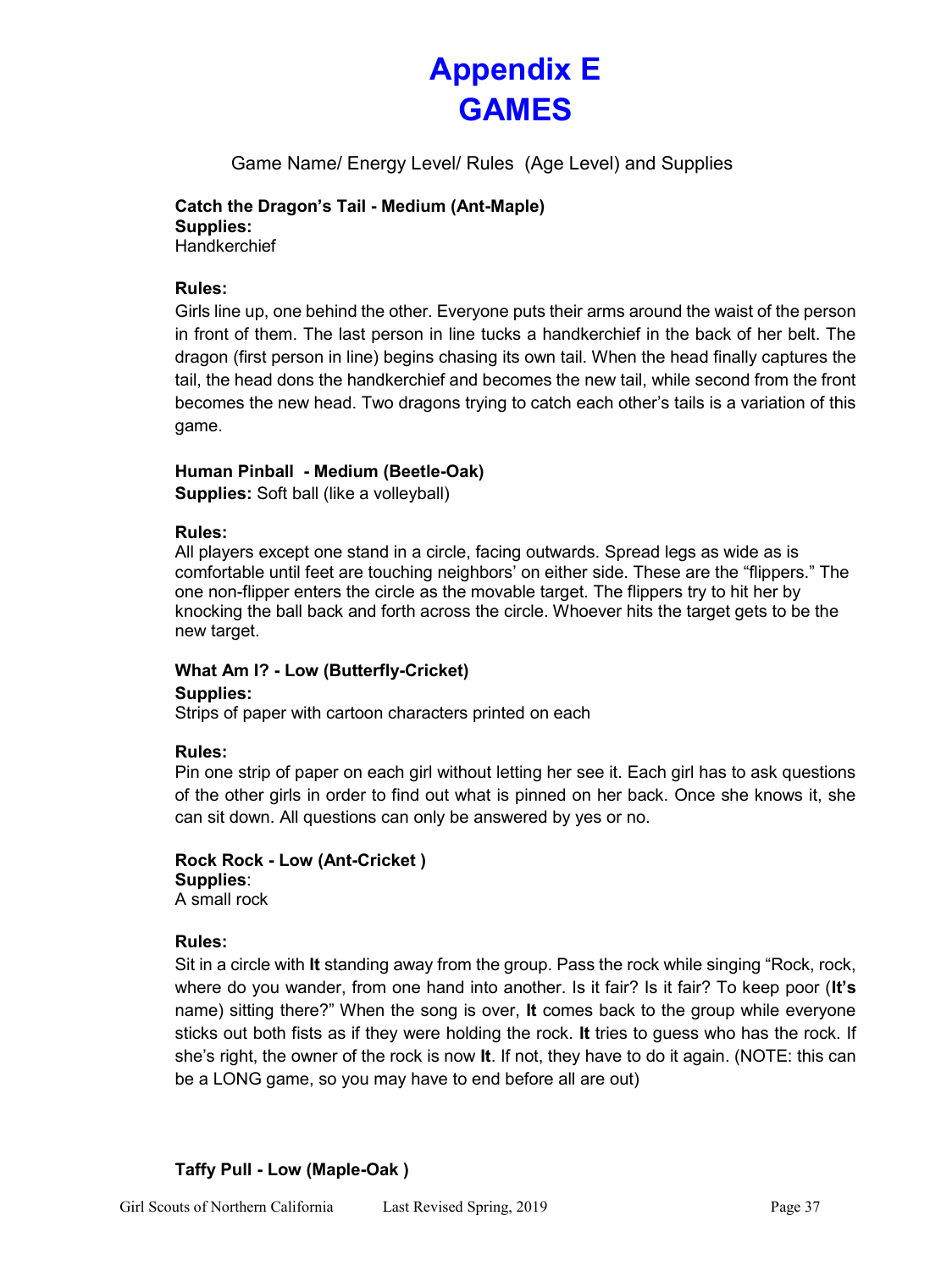#### **Rules:**

 $\frac{1}{2}$  girls on ground,  $\frac{1}{2}$  in a circle around them.

Girls tangle arms and legs, then they hold on to each other and chant "Taffy, taffy." Circle girls are the "taffy pullers" who GENTLY pull the "taffy" apart.

No tickling! Each girl in taffy chooses when to let go so she isn't hurt. Each one detached from taffy becomes a puller. Play again with roles reversed. A variation is when girls call "Doctor! Doctor!" and one doctor comes and tries to unwind everyone so they are in a circle.

#### **Everybody's It - High (Ant-Oak)**

#### **Rules:**

Everyone tags everyone else. Tagee is frozen bent over towards toes until anyone runs through their "hoop," and then they are free to tag again. Game ends when players are all frozen or too tired to keep running.

#### **Blob - High (Butterfly-Buckeye) Rules:**

Have a defined playing area. **It** chases everyone.

When tagged, girls join hands with **It** and help chase, forming an ever-growing BLOB! When Blob is 4 persons, it splits into two pairs. Last one caught starts next game.

#### **Octopus - High (Ant-Buckeye) Supplies: Playing area with two goal ends.**

#### **Rules:**

All but **It** go to one end. **It**, (the Octopus), calls "Fishies, come swim in my ocean," all others (the fish) have to run to the other side of the "ocean" without the Octopus tagging them. If they are tagged, they become "tentacles:" frozen with their arms waving. The next time the Octopus calls for the fishies, they have to avoid the Octopus AND the tentacles. Last fish swimming is the next Octopus.

#### **Name Game -Low (Beetle-Toyon) Supplies:**

3+ Koosh or tennis balls

#### **Rules:**

Everyone stands in a circle. The person with the ball starts, and tosses it to someone across the circle, saying the recipient's name. The recipient then throws it to someone else, and so on, until the last person throws it back to the first person. When the first round is finished, and a pattern has been set, start it again, throwing to the same people. When people seem to be doing pretty well, start a few more balls going, one at a time, a little faster. The person who started the game can stop it by just collecting the balls and not passing them on. Change the pattern and do it again!

**Tip: For Skits, go to the [DDC Elf Website](https://sites.google.com/view/ddcelves/skits-games) for links to skits.**